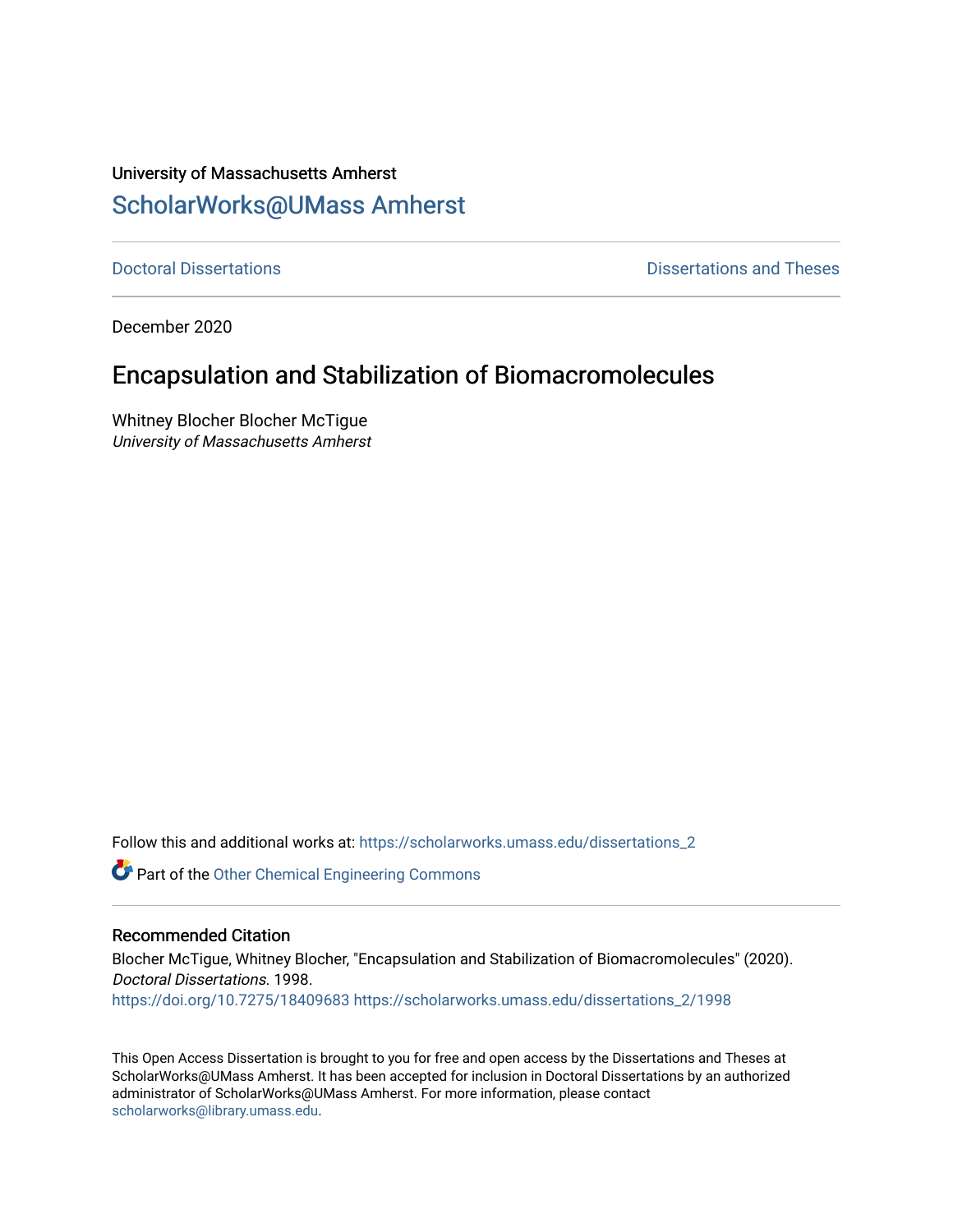### **ENCAPSULATION AND STABILIZATION OF BIOMACROMOLECULES**

A Dissertation Presented

by

#### WHITNEY C. BLOCHER MCTIGUE

Submitted to the Graduate School of the

University of Massachusetts Amherst in partial fulfillment

of the requirements for the degree of

DOCTOR OF PHILOSOPHY

September 2020

Department of Chemical Engineering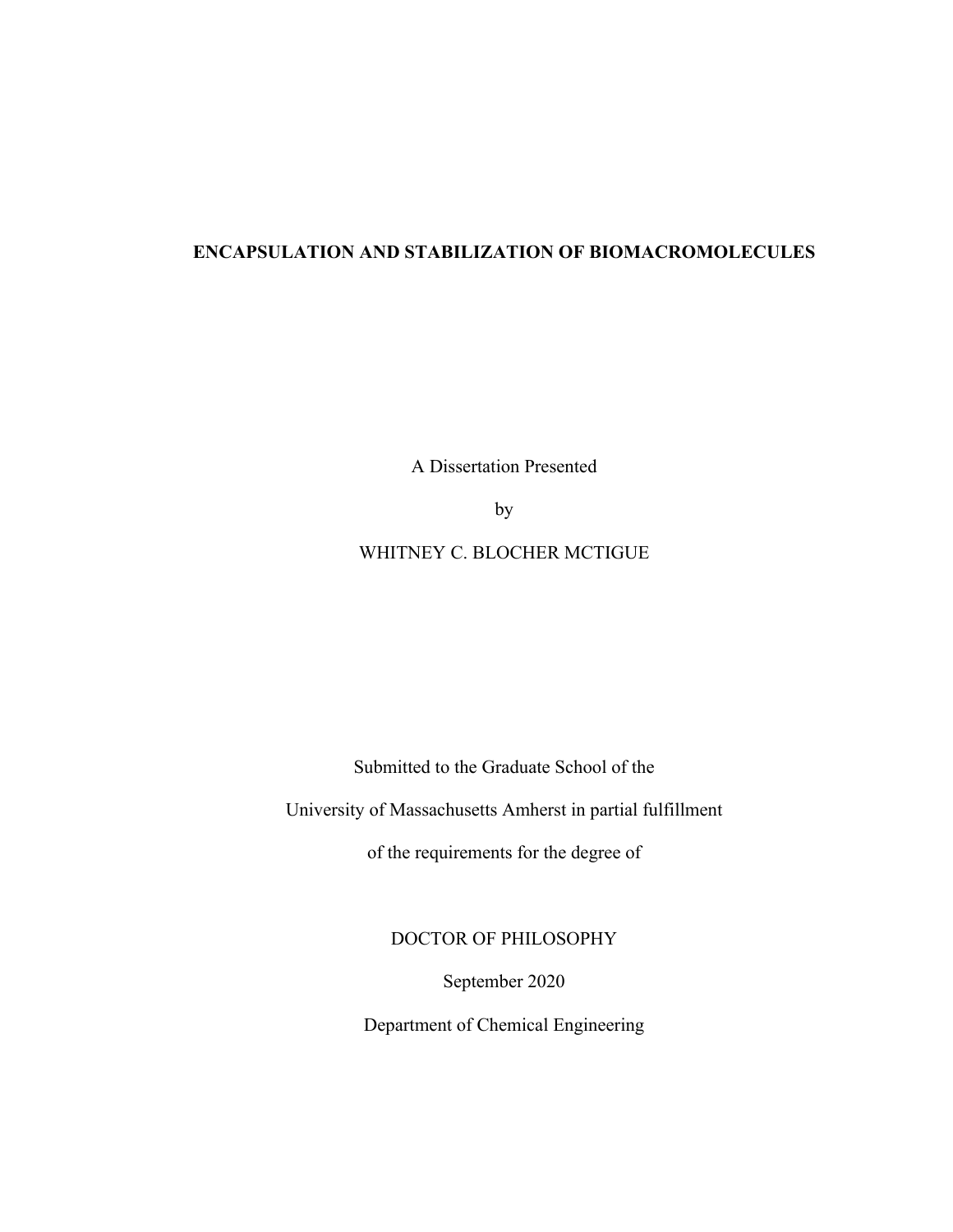© Copyright by Whitney C. Blocher McTigue 2020

All Rights Reserved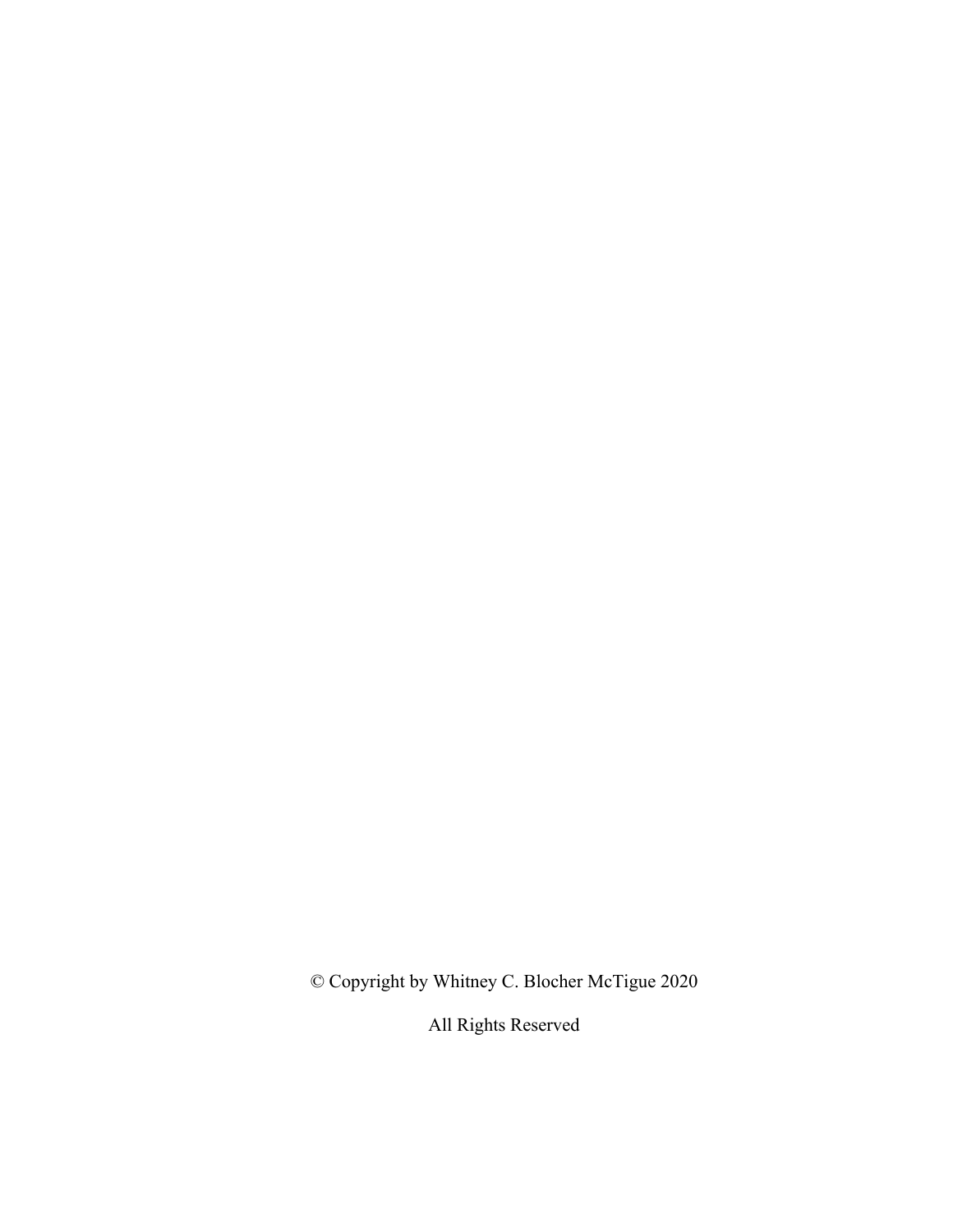## **ENCAPSULATION AND STABILIZATION OF BIOMACROMOLECULES**

A Dissertation Presented

by

## WHITNEY C. BLOCHER MCTIGUE

Approved as to style and content by:

 $\mathcal{L}_\text{max}$ 

 $\mathcal{L}_\text{max}$ 

 $\mathcal{L}_\text{max}$  , where  $\mathcal{L}_\text{max}$  and  $\mathcal{L}_\text{max}$  and  $\mathcal{L}_\text{max}$ 

 $\mathcal{L}_\text{max}$  , where  $\mathcal{L}_\text{max}$  and  $\mathcal{L}_\text{max}$  and  $\mathcal{L}_\text{max}$ 

Sarah L. Perry, Chair

Cynthia Baldwin

Ashish Kulkarni

Shelly Peyton

Michael Henson, Interim Department Head Department of Chemical Engineering

 $\mathcal{L}_\text{max}$  , where  $\mathcal{L}_\text{max}$  and  $\mathcal{L}_\text{max}$  and  $\mathcal{L}_\text{max}$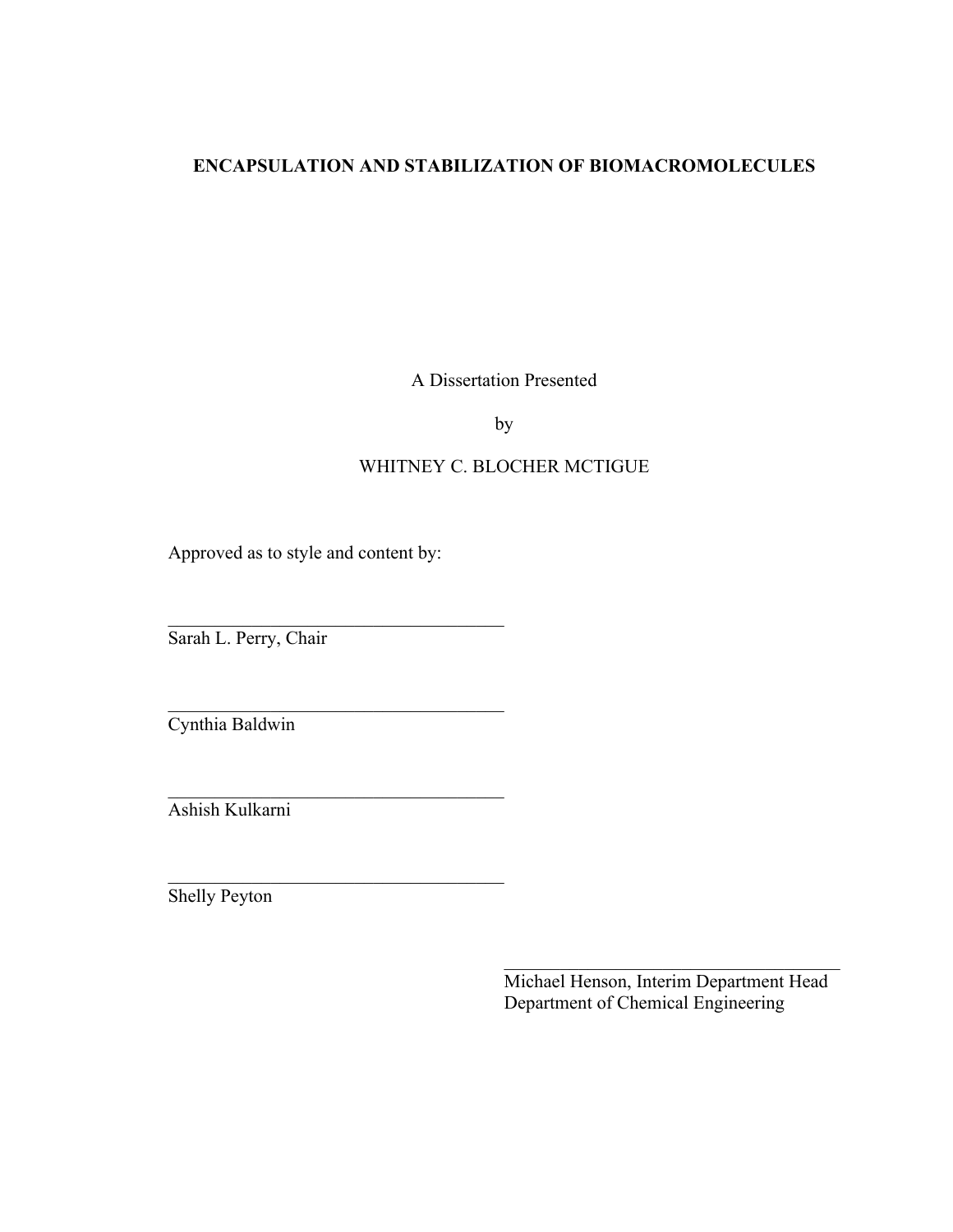## DEDICATION

To my wonderful husband for being the support to make this a reality and to my mom for being the inspiration to take on this project.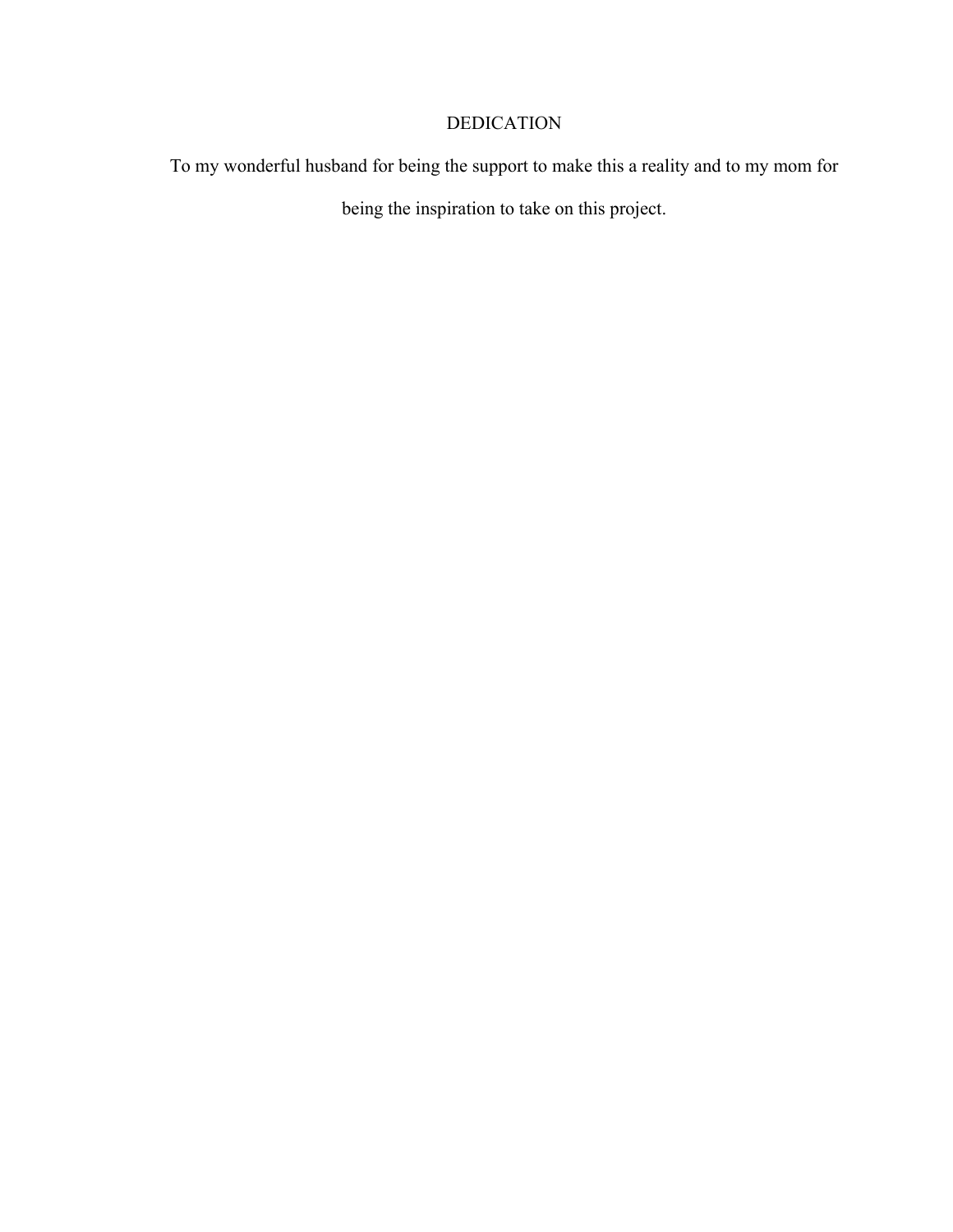#### ACKNOWLEDGEMENTS

I would like to thank my advisor, Sarah L. Perry, for her years of amazing support.

I want to thank Kathryn Rahlwes for her friendship and encouragement throughout this journey. You have been an amazing muse and helped me keep the delicate balance of being both a scientist and a person.

I wish to express my appreciation to all my friends and family who have supported my through this. A special thank you to those who have adventured with me: Matt Downing, Kelsey Keenan, Josh Baez Vigo, Seth Frisby, Ray Trammel, and Casey Lee-Trimble.

Finally, but not least, I would like to extend my gratitude to my dad for being a motivation to complete this degree and for being an example that it is possible to achieve such an accomplishment and make a difference. Watching you finish your Ph.D. spurred me to become the second generation of "Doctah Blochah." I would not be the out of the box or creative thinker without you.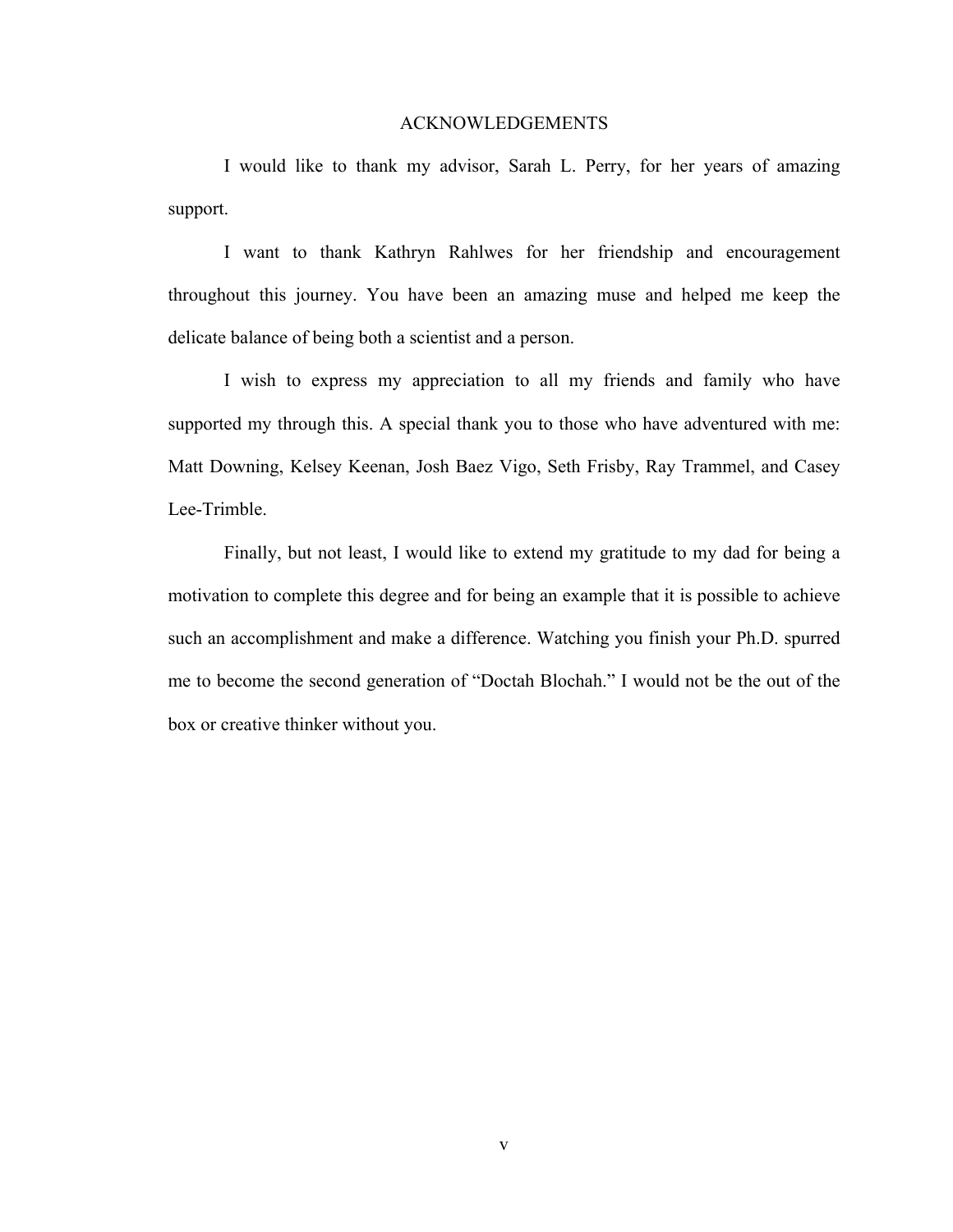#### ABSTRACT

# ENCAPSULATION AND STABILIZATION OF BIOMACROMOLECULES SEPTEMBER 2020

# WHITNEY C. BLOCHER MCTIGUE, B.A., CLARKSON UNIVERSITY Ph.D., UNIVERSITY OF MASSACHUSETTS AMHERST

#### Directed by: Professor Sarah L. Perry

Recent work in the area of protein encapsulation has turned away from traditional methods of sequestration toward gentler, purely aqueous techniques. Among them, complex coacervation has become a topic of discussion. Complex coacervation is an allaqueous liquid-liquid phase separation phenomenon dominated by electrostatic interactions and entropic gains. The use of coacervates as protein encapsulants has garnered much attention, but there has been little headway in determining a set of design rules. We considered coacervation between two oppositely-charged polypeptides and a biomacromolecule cargo to investigate the effects of changing aspects of the coacervating polymers and/or various solution parameters. We characterized the level of encapsulation and partitioning of three different model proteins as a function of ionic strength, pH, polymer chain length, and polymer charge density. Our results highlighted the importance of electrostatic interactions in driving protein uptake into the coacervate phase. While intuitive effects such as increasing protein charge facilitating uptake and increased salt concentration decreasing uptake due to electrostatic screening effects, we determined that the net charge and the distribution of charges on both the protein and the polymers dominated protein incorporation. For example, the presence of a cluster of cationic residues on the surface of lysozyme resulted in several orders of magnitude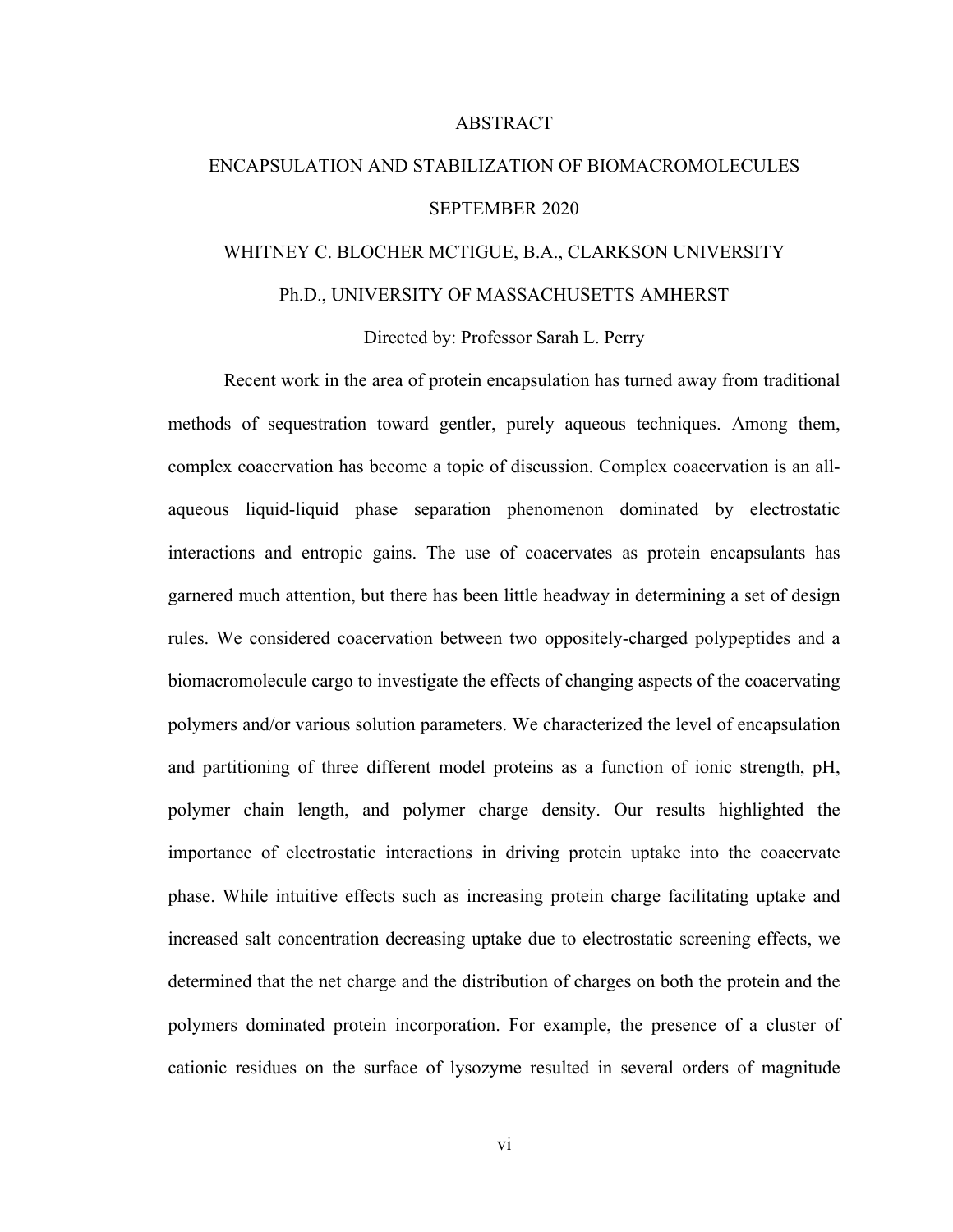higher protein incorporation than was observed for serum albumin and hemoglobin, which have a more isotropic distribution of charges. We confirmed this trend, comparing the encapsulation of two variants of caspase-6 with the variant with a cationic charge patch yielding a higher encapsulation efficiency than the other.

In addition to facilitating aqueous encapsulation of proteins, we hypothesize that complex coacervation can help to enhance the thermal stability of protein cargo through a combination of physical crowding and "soft" chemical interactions that mimic the naturally crowded environment of the cytosol. We tested this hypothesis using two model viruses, porcine parvovirus (PPV), a non-enveloped virus, and bovine viral diarrhea virus (BVDV), an envelope-virus. Accelerated aging studies at 60°C over the course of seven days demonstrated that coacervate encapsulation allowed PPV to retain more than three log higher levels of activity as compared to free virus in solution. For BVDV we did not observe significant stabilization, although we posit that this may be due to the presence of the envelope, which might already provide such protection. Overall, these preliminary results, obtained without considering the chemistry of the polymers, indicate the potential for using complex coacervation to enhance the shelf life of vaccines and biologics. This work sets the stage for future efforts geared towards understanding the specific ways in which the coacervate environment can affect protein and/or virus activity, including the potential for solvent removal.

These results for PPV indicate the potential uses of complex coacervates in applications such as drug delivery and therapeutics. However, the applicability of complex coacervates is not limited to the liquid phase. We explored the ability to electrospin solid fibers of a two-protein heteroprotein coacervate. These results give

vii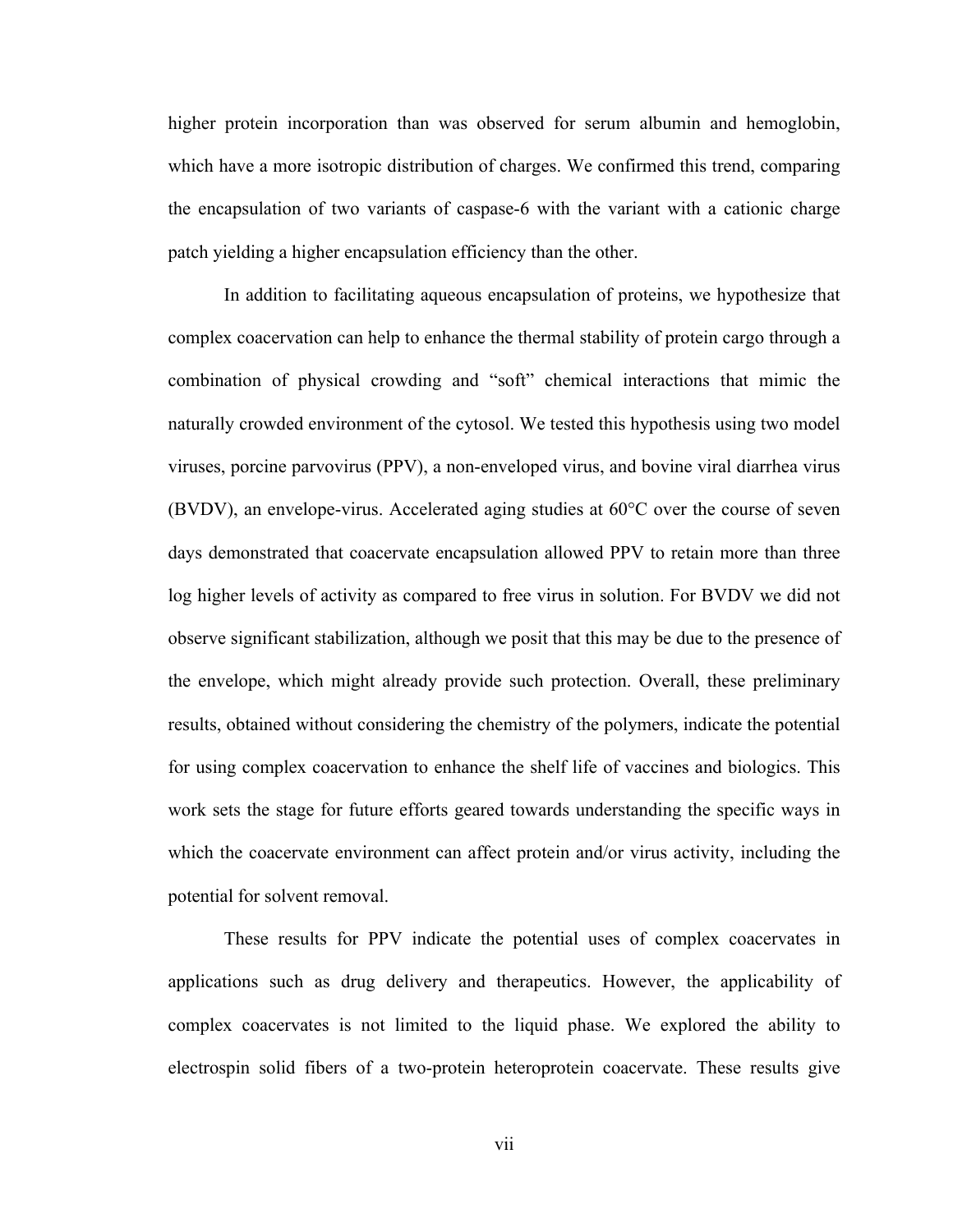useful insight as to how therapeutic protein-containing complex coacervates might be formulated and then processed for applications such as advanced wound dressings.

Beyond protein encapsulation, we explored the kinetics of binary complex coacervation utilizing a liquid handling robot. We were able to monitor the complexation of two peptides over time through turbidity measurements. These data described how factors such as system asymmetry and the addition of buffer or salt play critical roles in the complexation of two peptides. We also examined the phase behavior of more complex systems of two industrial polymers and a mixture of surfactants. Together, we garnered a broader understanding of the phase space of complexation with an emphasis on high throughput formulation.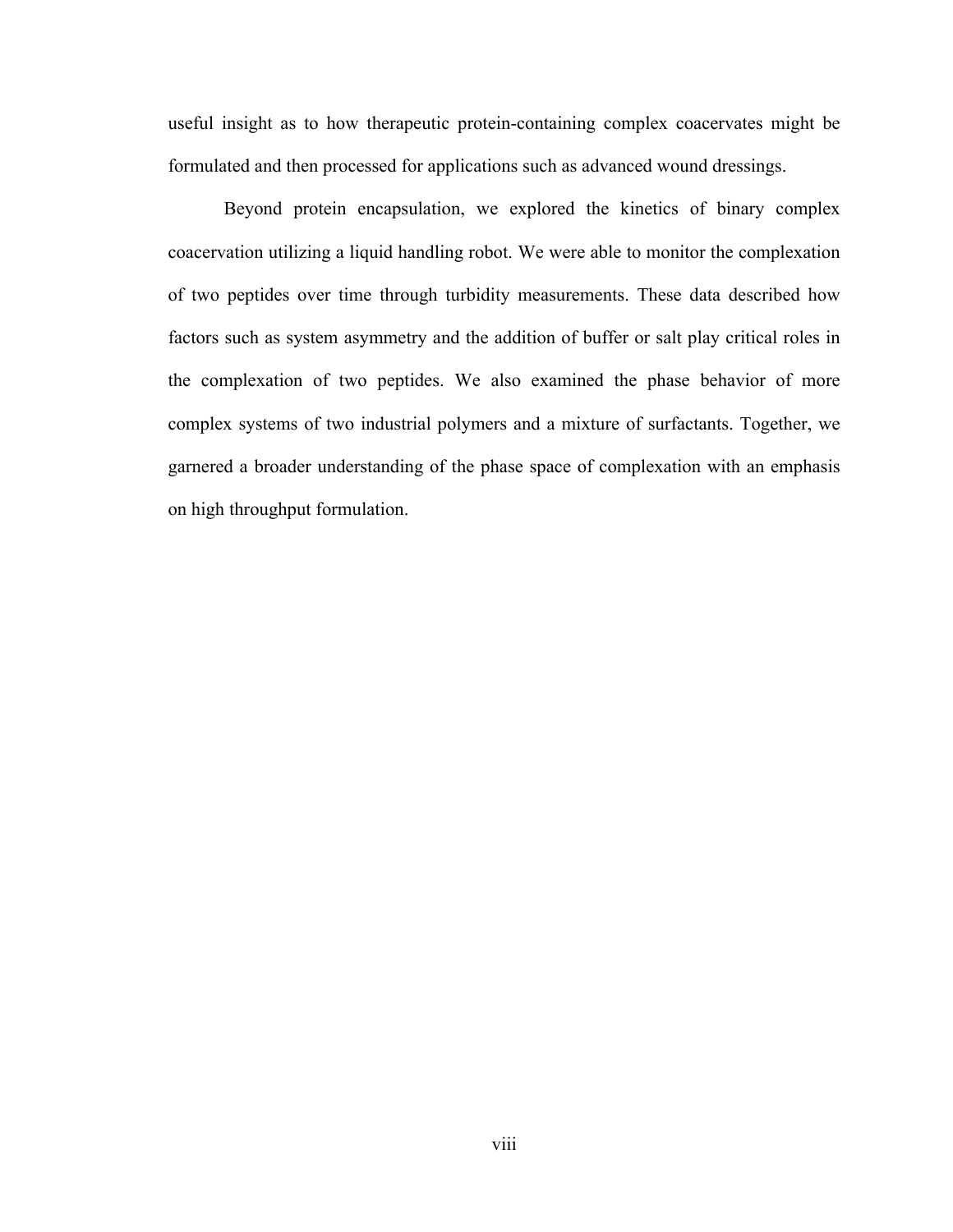## TABLE OF CONTENTS

| <b>CHAPTER</b> |     |
|----------------|-----|
|                |     |
| 1.1            |     |
| 2.             |     |
| 2.1            |     |
| 2.2            |     |
| 2.3            |     |
| 2.4            |     |
| 2.4.1          |     |
| 2.4.2          |     |
| 2.4.3          |     |
| 2.4.4          |     |
| 2.4.5          |     |
| 2.4.6          |     |
| 2.4.7          |     |
|                |     |
| 2.5            |     |
| 2.5.1          |     |
| 2.5.2          |     |
| 2.5.3          | .20 |
| 2.6            |     |
|                |     |
| 2.6.1          |     |
| 2.6.2<br>2.6.3 |     |
| 2.6.4          |     |
| 2.6.5          |     |
| 2.6.6          |     |
| 2.6.7          |     |
|                |     |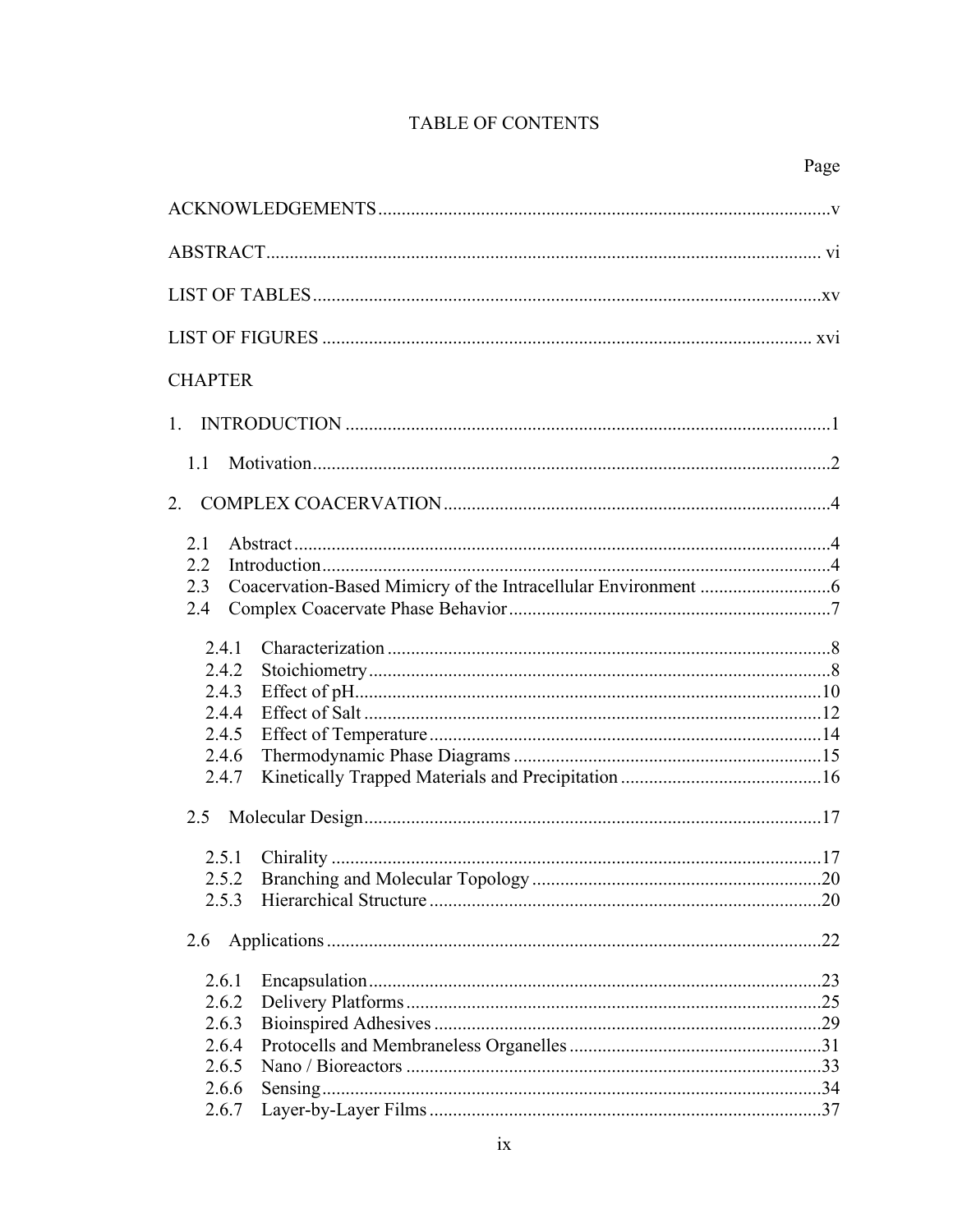| 2.6.8          |                                                                         |  |
|----------------|-------------------------------------------------------------------------|--|
| 2.7            |                                                                         |  |
| 3 <sub>1</sub> | LEARNING FROM NATURE: ENCAPSULATING PROTEINS 40                         |  |
| 3.1<br>3.2     |                                                                         |  |
| 3.2.1          |                                                                         |  |
| 3.3            | Complex Coacervation, Phase Behavior, and Biomimicry 46                 |  |
| 3.3.1          |                                                                         |  |
| 3.3.2          |                                                                         |  |
| 3.3.3          |                                                                         |  |
| 3.4            |                                                                         |  |
| 3.4.1          |                                                                         |  |
| 3.4.2          |                                                                         |  |
| 3.4.3          |                                                                         |  |
| 3.4.4          |                                                                         |  |
| 3.5            |                                                                         |  |
| 3.5.1          |                                                                         |  |
| 3.5.2          |                                                                         |  |
| 3.5.3          |                                                                         |  |
| 3.5.4          |                                                                         |  |
| 3.6            |                                                                         |  |
| 3.6.1          |                                                                         |  |
| 3.7            |                                                                         |  |
| 3.8            |                                                                         |  |
| $4_{\cdot}$    | ENCAPSULATION OF BIOLOGICAL MOIETIES IN TERNARY COMPLEX                 |  |
| 4.1            |                                                                         |  |
| 4.2            | Examination of the Effects of the Environment on the Ability of Complex |  |
|                |                                                                         |  |
| 4.3            |                                                                         |  |
| 4.3.1          |                                                                         |  |
| 4.3.2          |                                                                         |  |
| 4.3.3          |                                                                         |  |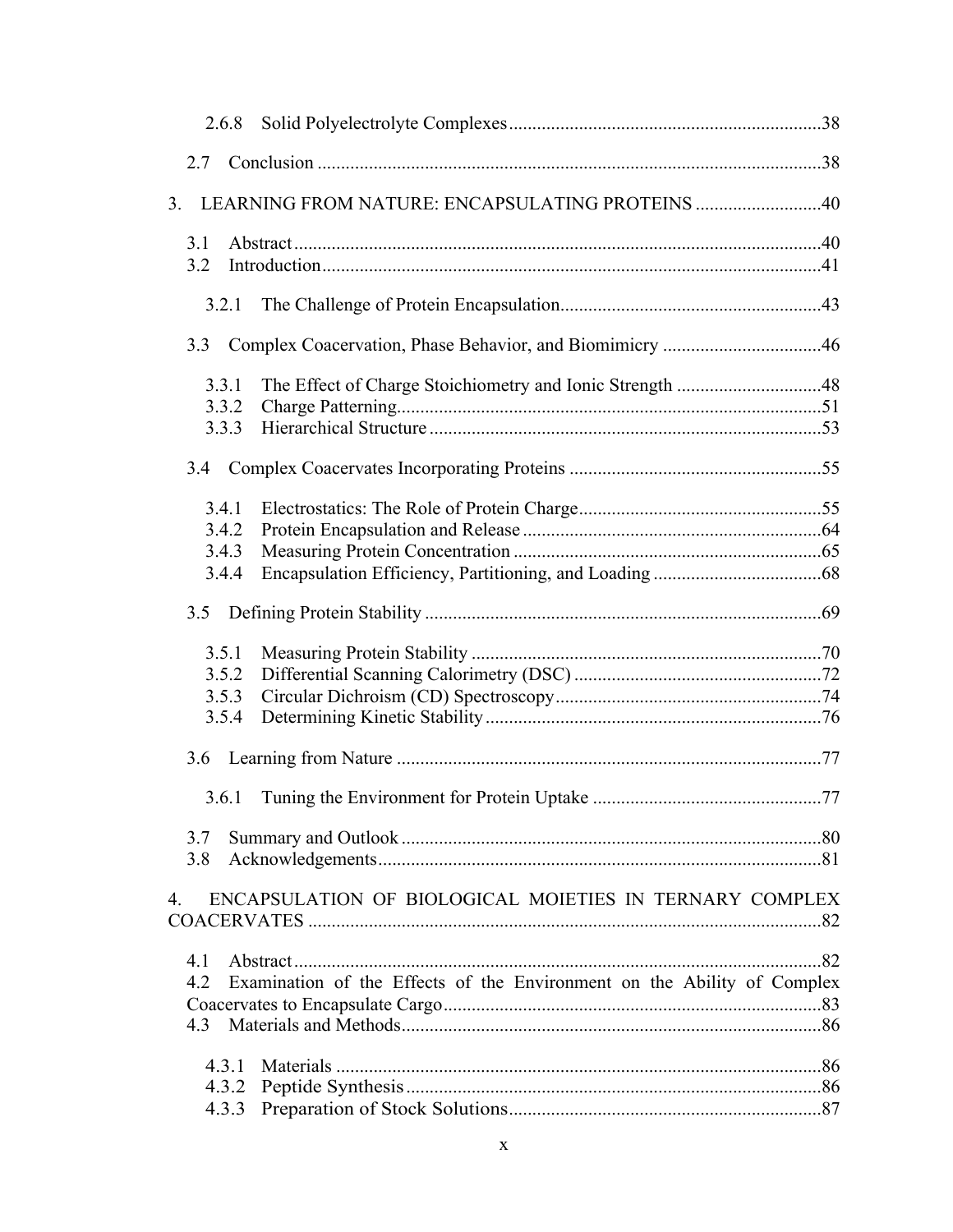| 4.3.4                                                                                                               |  |
|---------------------------------------------------------------------------------------------------------------------|--|
| 4.3.5                                                                                                               |  |
| 4.3.6                                                                                                               |  |
| 4.3.7                                                                                                               |  |
| Calculation of the Radial Distribution Function for Charged Residues 91<br>4.3.8                                    |  |
| 4.3.9                                                                                                               |  |
| 4.4                                                                                                                 |  |
| 4.4.1<br>Protein Encapsulation as a Function of Coacervate Charge Stoichiometry 93                                  |  |
| 4.4.2                                                                                                               |  |
| 4.4.3                                                                                                               |  |
| 4.4.4                                                                                                               |  |
| 4.4.5                                                                                                               |  |
| 4.4.6                                                                                                               |  |
| Correlating Physical Properties and Protein Encapsulation117<br>4.4.7                                               |  |
| 4.5                                                                                                                 |  |
| 4.6                                                                                                                 |  |
| 5.<br>ENCAPSULATION, ACTIVITY, AND THERMAL STABILITY OF<br>ENCAPSULATED CASPASE-6 IN TERNARY COMPLEX COACERVATES122 |  |
| 5.1                                                                                                                 |  |
| 5.1.1                                                                                                               |  |
| 5.1.2                                                                                                               |  |
| 5.1.3                                                                                                               |  |
| 5.1.4                                                                                                               |  |
| 52                                                                                                                  |  |
| 5.2.1                                                                                                               |  |
|                                                                                                                     |  |
|                                                                                                                     |  |
| 5.3                                                                                                                 |  |
| 5.4                                                                                                                 |  |
| THERMAL STABILITY AND ACTIVITY OF ENCAPSULATED VIRUSES IN<br>6.                                                     |  |
|                                                                                                                     |  |
| 6.1                                                                                                                 |  |
| 6.2                                                                                                                 |  |
| 6.3                                                                                                                 |  |
| 6.3.1                                                                                                               |  |
|                                                                                                                     |  |
|                                                                                                                     |  |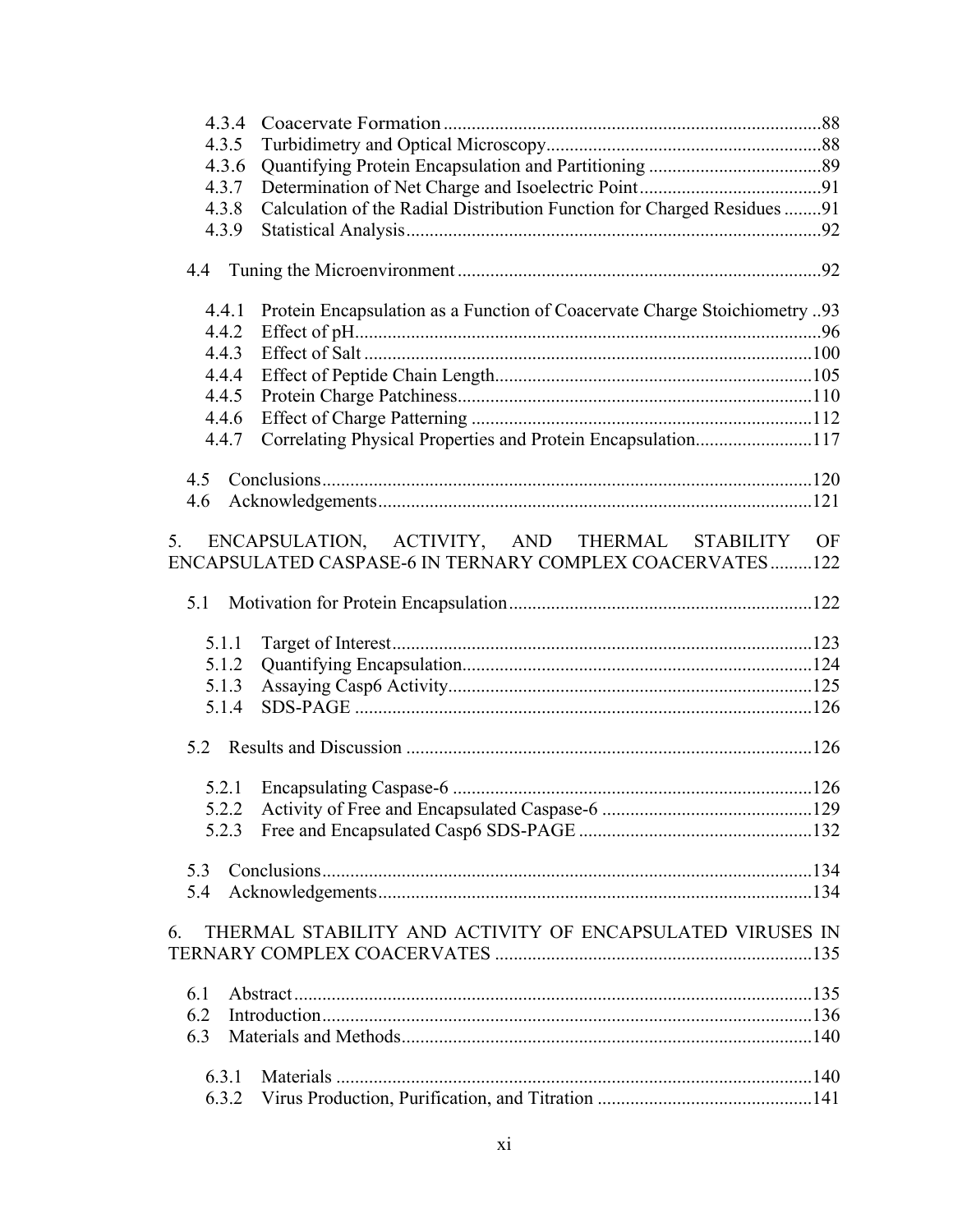| 6.3.3                                                                       |      |
|-----------------------------------------------------------------------------|------|
| Virus Complex Coacervates Characterization and Quantification  143<br>6.3.4 |      |
| 6.3.5                                                                       |      |
|                                                                             |      |
| 6.4.1                                                                       |      |
| Thermal Stability of Encapsulated Virus versus Free Virus154<br>6.4.2       |      |
| 6.5                                                                         |      |
| 6.6                                                                         |      |
| ELECTROSPINNING HETEROPROTEIN COMPLEX COACERVATES161<br>7.                  |      |
| 7.1                                                                         |      |
| 7.2                                                                         |      |
| 7.3                                                                         |      |
| 7.4                                                                         |      |
| 7.5                                                                         |      |
| 8. KINETICS OF BINARY COMPLEXATION BETWEEN OPPOSITELY CHARGED               |      |
|                                                                             |      |
| 8.1                                                                         |      |
| 8.2                                                                         |      |
| 8.3                                                                         |      |
| 8.3.1                                                                       |      |
| 8.3.2                                                                       |      |
| 8.3.3                                                                       |      |
| 8.3.4                                                                       |      |
| 8.3.5                                                                       |      |
|                                                                             | .179 |
| 8.4.1                                                                       |      |
| 8.4.2                                                                       |      |
| 8.4.3                                                                       |      |
| 8.4.4                                                                       |      |
| 8.5                                                                         |      |
| 8.6                                                                         |      |
| TERNARY SYSTEMS BETWEEN TWO OPPOSITELY CHARGES POLYMERS<br>9.               |      |
|                                                                             |      |
| 9.1                                                                         |      |
| 9.2                                                                         | .206 |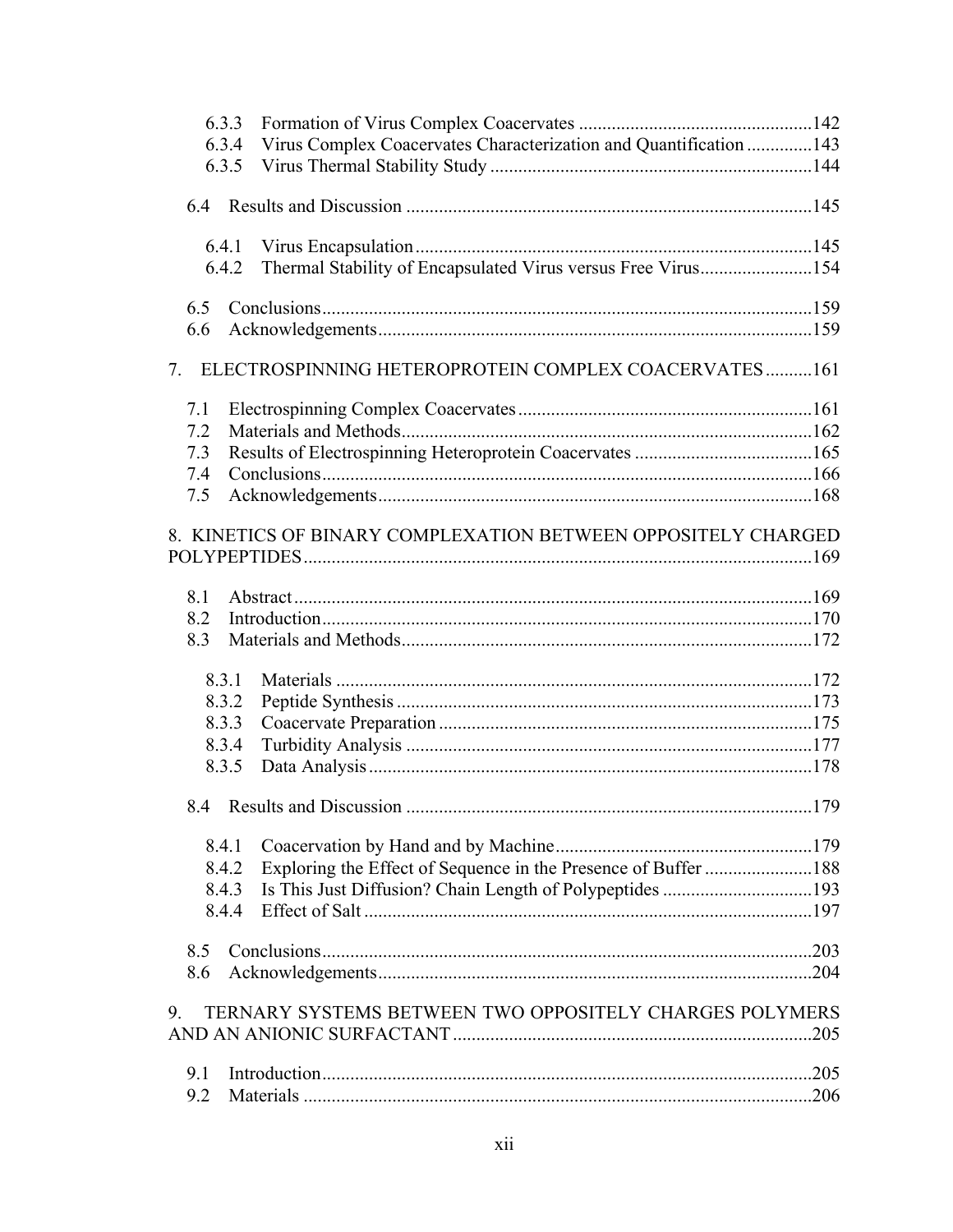| 9.3                                                                           |      |
|-------------------------------------------------------------------------------|------|
| 9.4                                                                           |      |
| 9.4.1                                                                         |      |
| 9.4.2                                                                         |      |
| 9.4.3                                                                         |      |
| 9.4.4                                                                         |      |
| 9.4.5                                                                         |      |
| 9.5                                                                           |      |
| 9.6                                                                           |      |
| 10.                                                                           |      |
|                                                                               |      |
|                                                                               |      |
| 10.2.1 Changing the Charge Block and Charge Fraction of Selected Peptides222  |      |
|                                                                               |      |
| 10.2.3 Explore the Activity and Stability of Biologics in Complex Coacervates |      |
|                                                                               |      |
|                                                                               |      |
| <b>APPENDICES</b>                                                             |      |
| $A_{\cdot}$                                                                   |      |
|                                                                               |      |
|                                                                               |      |
| A.3                                                                           |      |
| MATHEMATICS AND CODE FOR THE MODELING AND FITTING OF<br>$B_{-}$               |      |
| BINARY COACERVATE SYSTEMS WITH CALCULATED HALF TIMES247                       |      |
| B.1                                                                           |      |
| B.2                                                                           |      |
| B.3                                                                           |      |
| B.3.1                                                                         |      |
| <b>B.3.2</b>                                                                  |      |
| <b>B.3.3</b>                                                                  |      |
|                                                                               |      |
| $C_{\cdot}$                                                                   |      |
| C.1                                                                           | .263 |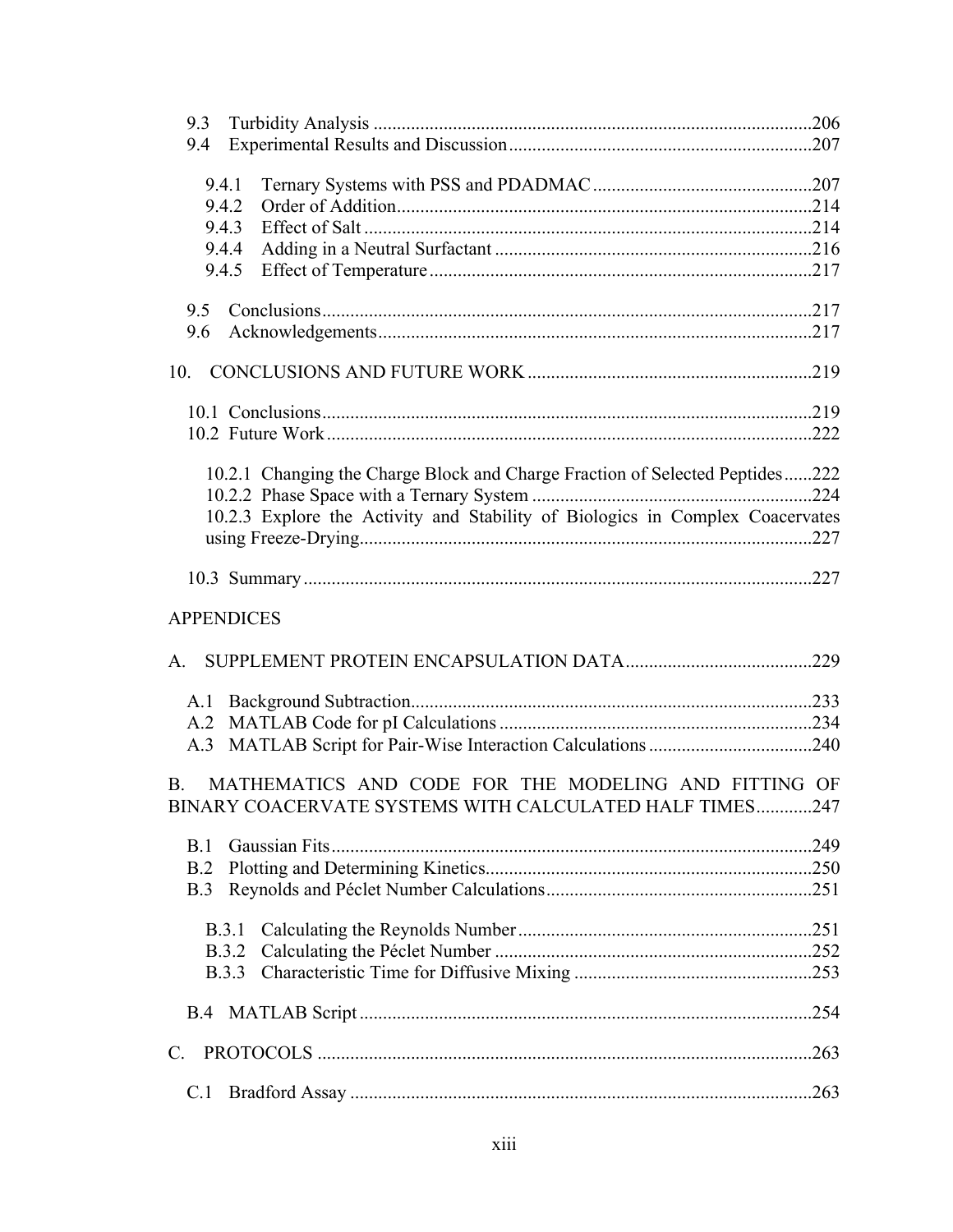| C.1.1            |                                                                |      |
|------------------|----------------------------------------------------------------|------|
| C.1.2            |                                                                |      |
| C.1.3            |                                                                |      |
| C.1.4            |                                                                |      |
| C.1.5            | Encapsulating BSA (Protein) and Running the Bradford Assay 264 |      |
|                  |                                                                |      |
| C.2.1            |                                                                |      |
| C.2.2            |                                                                |      |
| C.2.3            |                                                                |      |
| C.2.4            |                                                                |      |
| C.2.5            |                                                                |      |
|                  |                                                                |      |
| C.3.1            |                                                                |      |
| C.3.2            |                                                                |      |
| C.3.3            |                                                                |      |
| C.3.4            |                                                                |      |
| C.3.5            |                                                                |      |
|                  |                                                                |      |
| C.4.1            |                                                                |      |
| C.4.2            |                                                                |      |
| C.4.3            |                                                                |      |
| C.4.4            |                                                                |      |
| D.               |                                                                |      |
| D.1              |                                                                |      |
| D.2              |                                                                |      |
| D <sub>2</sub> 1 |                                                                |      |
| D.2.2            |                                                                |      |
| D.2.3            |                                                                |      |
|                  |                                                                |      |
| D.3.1            |                                                                |      |
| D.3.2            |                                                                |      |
|                  |                                                                |      |
|                  |                                                                |      |
|                  |                                                                |      |
| D.4.1            |                                                                |      |
|                  |                                                                | .280 |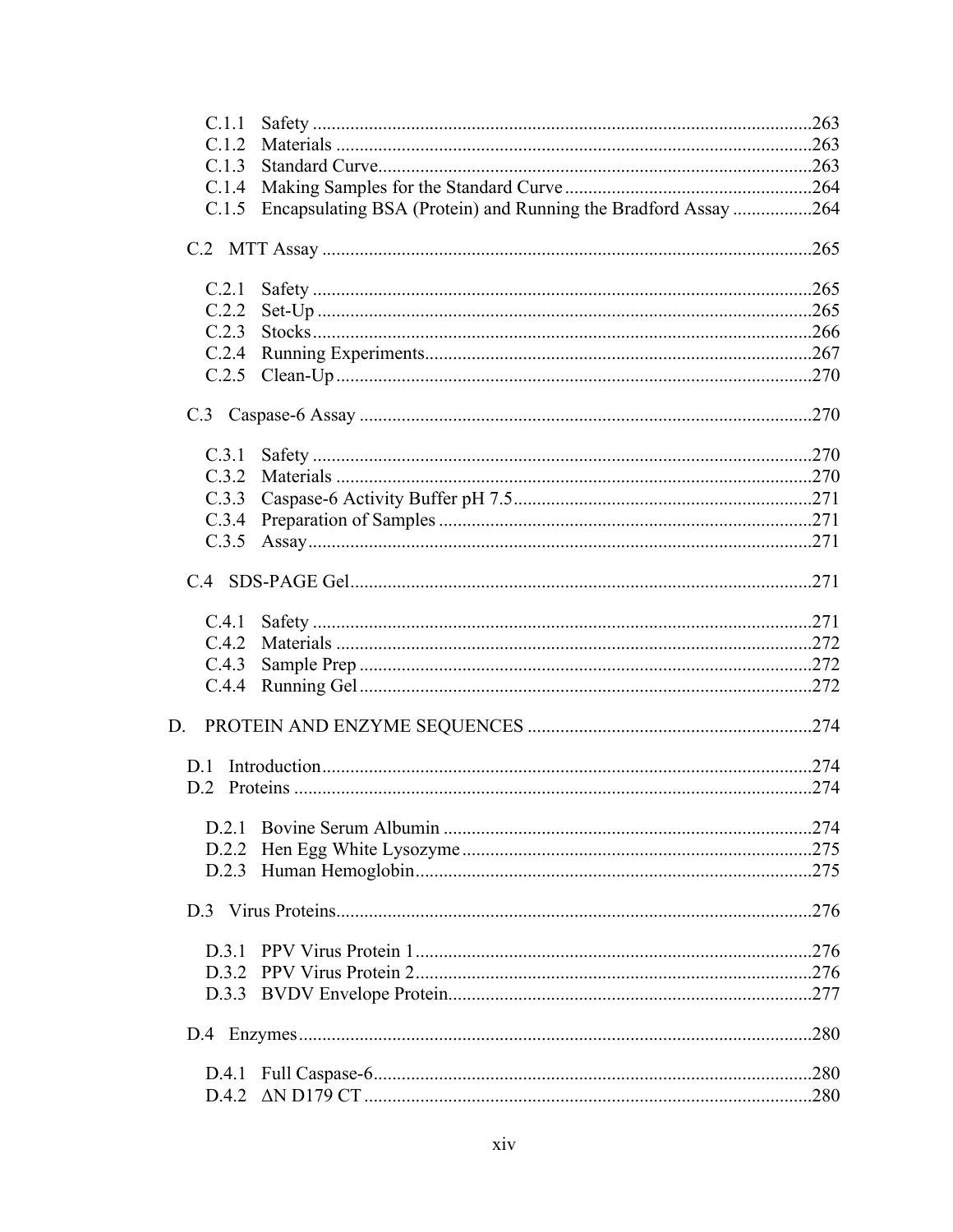| <b>BIBLIOGRAPHY</b> |  |
|---------------------|--|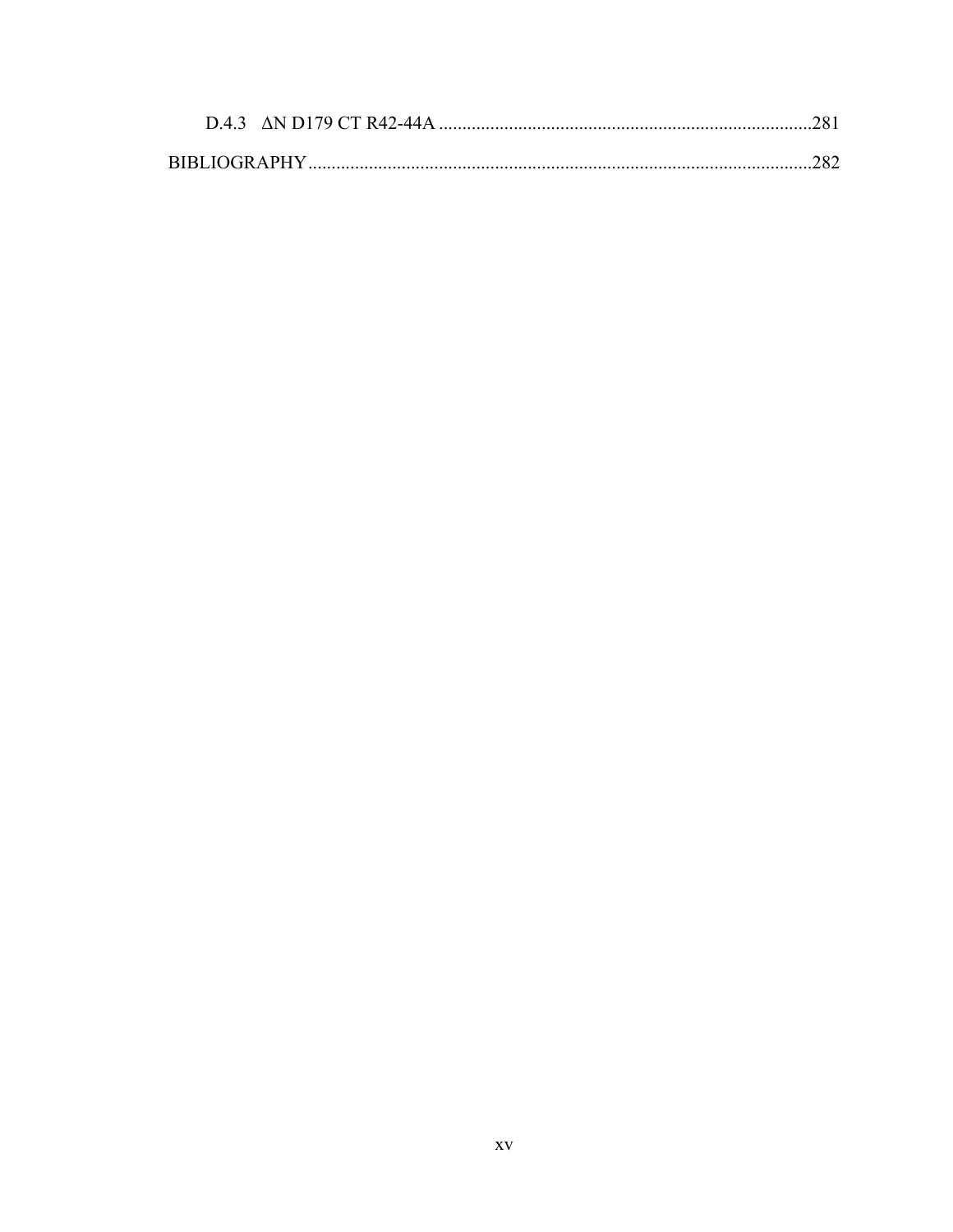## LIST OF TABLES

| Table<br>Page                                                                                                                                                                                                                                                           |
|-------------------------------------------------------------------------------------------------------------------------------------------------------------------------------------------------------------------------------------------------------------------------|
| 3.1. List of encapsulated proteins, the polyelectrolyte(s) used, the reported encapsulation                                                                                                                                                                             |
|                                                                                                                                                                                                                                                                         |
| 6.1. Model virus properties including size, isoelectric point (pI), and related human                                                                                                                                                                                   |
|                                                                                                                                                                                                                                                                         |
| 8.1. Molecular sequence for poly(lysine-co-glycine) or poly(glutamate-co-glycine),<br>denoting lysine or glutamate with an X, peptides with degree of polymerization                                                                                                    |
| A.1. Table of counter-ions, molecular weights and polydispersity index (PDI) of<br>polypeptides. PDI was found using gel permeation chromatography (GPC). Polypeptides<br>of chain length 50 were made in house, while $N = 100$ , 400, and 800 were purchased          |
| A.2. Table of calculated net charge for the various proteins and peptides used in this                                                                                                                                                                                  |
| A.3. Table of the calculated number of positive and negative charges for the various                                                                                                                                                                                    |
| A.4. Table of physical parameters for the model proteins bovine serum albumin (BSA),<br>human hemoglobin (Hb), and hen egg white lysozyme (HEWL) used in this study. These<br>results match closely to those calculated using other computational tools such as         |
| B.1. Average half times of 10 mM salt concentrations with (EG) <sub>25</sub> /(KG) <sub>25</sub> 248                                                                                                                                                                    |
| B.2. Polycation, polyanion, order of addition, type of salt, salt concentration, half time, its<br>standard deviation and elapsed time with its standard deviation for systems with no added                                                                            |
| B.3. Table of counter-ions, molecular weights with $(M_{wc})$ and without $(M_w)$ the counter-<br>ions, and polydispersity index (PDI) of polypeptides. PDI was found using gel<br>permeation chromatography (GPC). Polypeptides of chain length 50 were made in house, |
|                                                                                                                                                                                                                                                                         |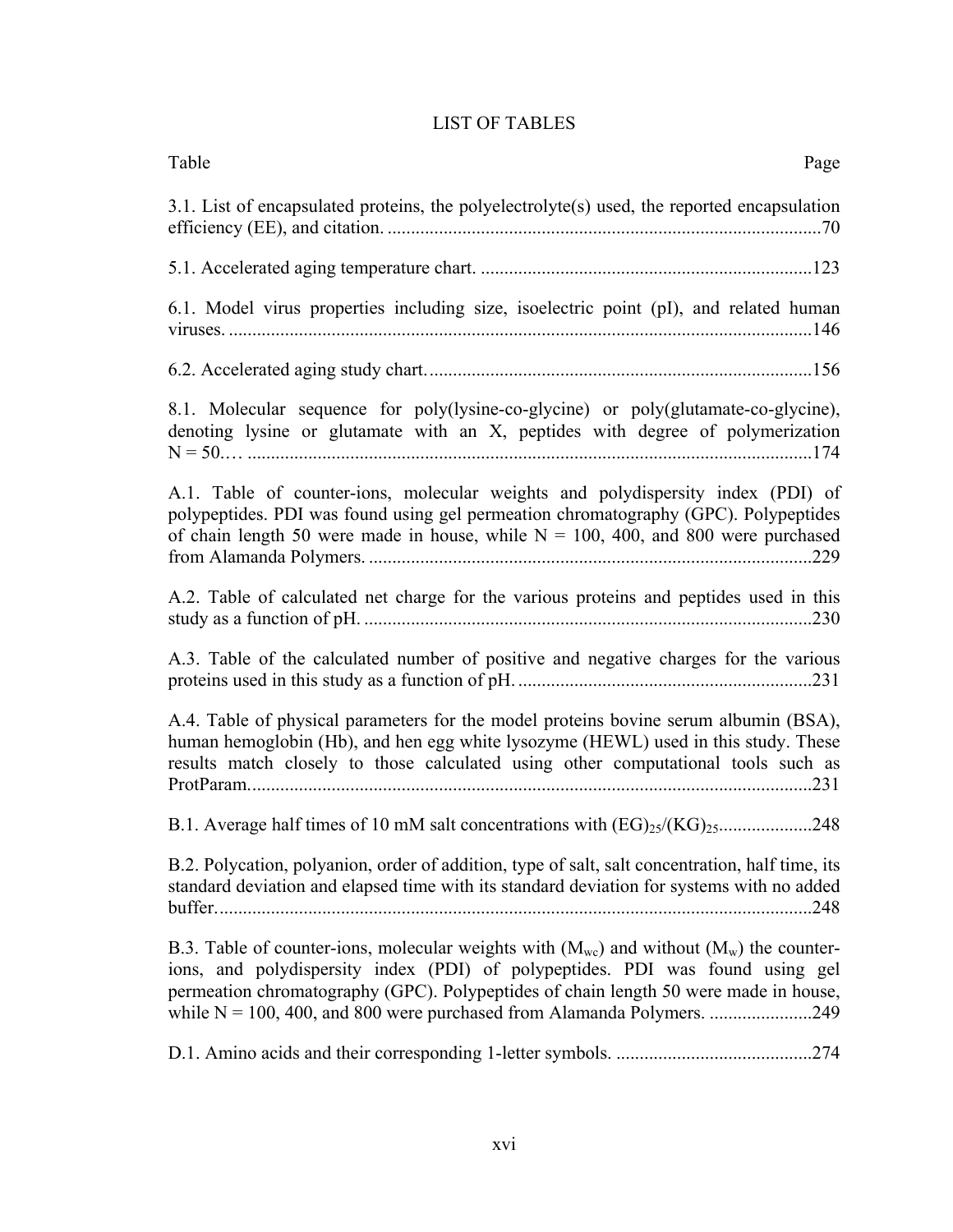#### Figure Page

2.1. (a) Phase separation of 100 mg/mL Z-Cat-C10, a catechol-containing zwitterionic surfactant inspired by mussel foot protein-5 (mfp-5) in 4-mm-diameter glass test tubes. The turbid dispersions of coacervate droplets (left) and the bulk-separated phases showing the denser coalesced coacervate phase on the bottom (middle and right). The tilted tube (right) indicates the fluidity of both phases (right). (b) Cryo-TEM image of the interface between the dense coacervate phase (CoA) and the equilibrium solution (EqS). White arrows indicate same small aggregates found in both phases. (c) Optical micrographs showing the time course of the coalescence of coacervates composed of Z-Cat-C10. The 16 min, 4 s image shows coalescence of two droplets. Figure adapted with permission from Ref. [1] (Ahn, *et al.*, *Nature Commun*, (2015), *6*, 8663.)……………….9

2.2. Turbidity plot as a function of mole fraction poly(allylamine hydrochloride)  $p(AH)$  at pH 6.5 were both (pAH) and poly(acrylic acid sodium chloride) (pAA) are fully charged (black circles) and pH 8.5 where pAH is only half charged (blue squares). Data are shown for no salt conditions (open symbols) and 100 mM NaCl (closed symbols). All samples were prepared at 1 mM total monomer concentration and complexes were prepared by adding pAA to solution containing pAH and the desired salt concentration. Figure adapted with permission from Ref. [13] (Perry *et al.*, *Polymers*, (2014), *6*, 1756- 1772.). ................................................................................................................................10

2.3. Plots of turbidity showing a comparison of (a) a series of mono and divalent salts. (b) A plot of turbidity vs. ionic strength for the salts shown in (a). Additional comparisons of a series of (c) a series of sodium halide salts and (d) other monovalent sodium salts. All samples were prepared at 1 mM total monomer concentration, 50/50 mol% pAA/pAH ratio at pH 6.5 and complexes were prepared by adding pAA to solution containing pAH and the desired salt concentration. Figure adapted with permission from Ref. [13] (Perry *et al.*, *Polymers*, (2014), *6*, 1756-1772.). ...........................................................................14

2.4. Schematic representation of a series of thermodynamic phase diagrams, or binodal curves, as a function of salt concentration and polymer concentration (for a given stoichiometry, solution pH, and temperature), defining the boundary between the twophase region of coacervation (beneath the curve) and the single-phase solution region (above the curve). The critical point is indicated at the highest point of each curve. The dashed tie line defines the equilibrium concentration for a coexisting coacervate and supernatant phase. Increasing polymer chain length can drive an increase in the width of the two-phase region, as indicated by the arrow. Similar trends have been observed for increasing polymer charge density.....................................................................................16

2.2. (a) Bright-field optical micrographs showing the liquid coacervates or solid precipitates resulting from the stoichiometric electrostatic complexation of *L*, *D*, or racemic (*D,L*) poly(lysine) (single letter abbreviation K) with *L*, *D* or racemic (*D,L*) poly(glutamate) (single letter abbreviation E) at a total residue concentration of 6 and 100 mM NaCl, pH 7.0. Complexes are formed from p*L*K + p*L*E, p*D*K + p*L*E, p(*D,L*)K + p*L*E,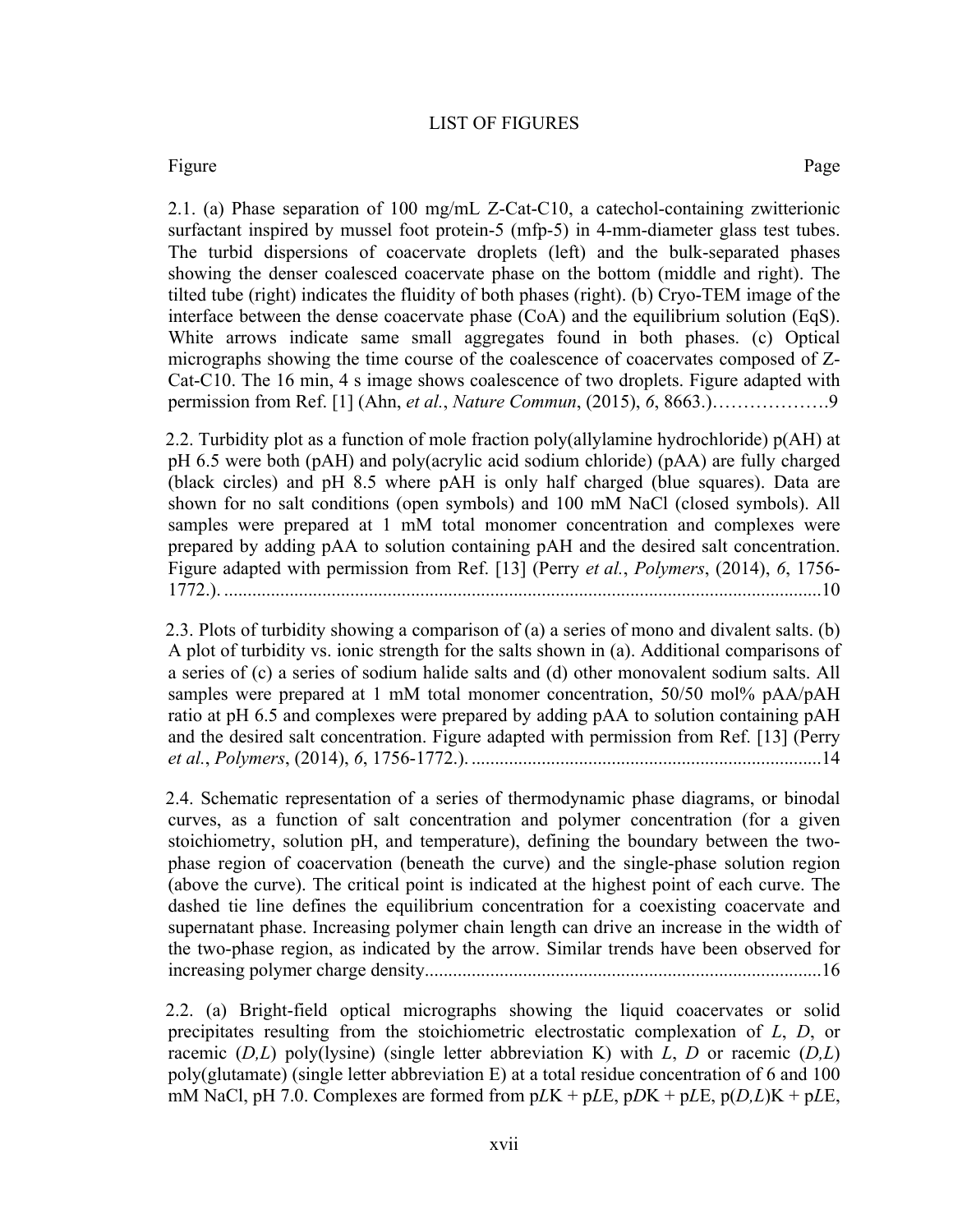$pLK + pDE$ ,  $pDK + pDE$ ,  $p(D,L)K + pDE$ ,  $pLK + p(D,L)E$ ,  $pDK + p(D,L)E$ ,  $p(D,L)K + p(D,L)E$ p(*D,L*)E. Liquid coacervate droplets are only observed during complexation involving a racemic polymer. Scale bars are 25  $\mu$ m. Figure adapted with permission from Ref. [2] (Perry *et al.*, *Nature Commun*, (2015), *6*, 6052.). (b) Secondary structure of each residue vs. time for various 1 µs MD simulations of 10-amino acid polypeptide pairs. "A" denotes simulations containing non-homochiral peptides of poly(glutamate) (PGlu, blue), with a specified number of continuous *L* amino acids in the center of the chain, in complex with a homochiral poly(*L*-lysine) (PLys, red). The structures of PLys and PGlu are shown at 0, 400, 700, and 1000 ns for each pair. Figure adapted from Ref. [3] (Hoffmann *et al.*, *Soft Matter*, (2015), *11*, 1525-1538.) with permission from The Royal Society of Chemistry……………………………………………………………………..18

2.6. Architectural schemes of various hierarchically-structured coacervate-based materials including (a) bulk coacervates, (b) coacervate-corona micelles, (c) coacervate-core micelles, (d) coacervate-core vesicles (also known as polyion complex vesicles, or PICsomes), and triblock copolymer coacervate hydrogels with both (e) spherical and (f) hexagonal coacervate geometries. .....................................................................................21

2.7. (a) Plot of changes in turbidity as a function of the ratio of negative-to-positive residues on the protein. The grey shaded region corresponds to proteins that do not undergo phase separation. Figure adapted with permission from Ref. [25] (Obermeyer *et al*., *Soft Matter*, (2016), *12*, 3570-3581). (b) Encapsulation of bovine serum albumin (BSA) into a coacervate. Positively-charged poly(*L*-lysine) (PLys) is added to the negatively-charged protein to form an intermediate complex. Negatively-charged  $poly(D,L)$ -glutamate) (PGlu) is then added to form the complex coacervate. Figure adapted with permission from Ref. [16] (Black *et al.*, *ACS Macro Lett*, (2014), *3*, 1088- 1091). .................................................................................................................................24

2.8. (a) Comparison of H&E (scale bar is 1 mm) and  $\alpha$ -actinin (scale bar is 50 µm) stained tissues for infarcted myocardium receiving treatments of saline, [PEAD:Heparin], free FGF2 and FGF2 coacervate. Application of the coacervate FGF2 formulation significantly reduced the infarct area, preventing ventricular dilation and preserving cardiac fibers, compared with the other treatment strategies. α-actinin stained tissues demonstrate enhanced preservation of cardiomyocites in the infarct zone for the FGF2 coacervate treatment. Figure adapted with permission from Ref. [87]. (Chu *et al.*, *Biomaterials*, (2013), *34*, 1747-1756.) (b) Adhesive complex coacervate adhesive analysis on skull surface (left) and CD68 immunoreactivity (green) associated with adhesive (red). Scale bars represent 500 µm. Figure adapted with permission from Ref. [67]. (Winslow *et al.*, *Biomaterials*, (2010), *31*, 9373-9381.)...........................................28

2.9. (a) Differential interface contrast (DIC) and fluorescence micrographs of a HeLa cell expressing Ddx4YFP. Ddx4YFP forms dense, spherical organelles in the nucleus. Cells were stained with antibodies to visualize nucleoli, PML bodies, nuclear speckles, and Cajal bodies. Figure adapted with permission from Ref. [9]. (Nott *et al.*, *Mol. Cell,* (2015), *57*, 936-947.) (b) Time-lapse imaging of a nuclear body assembly in transiently transfected HeLa cells expressing Nephrin intracellular domain (NCID). Scale bar represents 5 µm. Figure adapted with permission from Ref. [10]. (Pak *et al.*, *Mol. Cell*,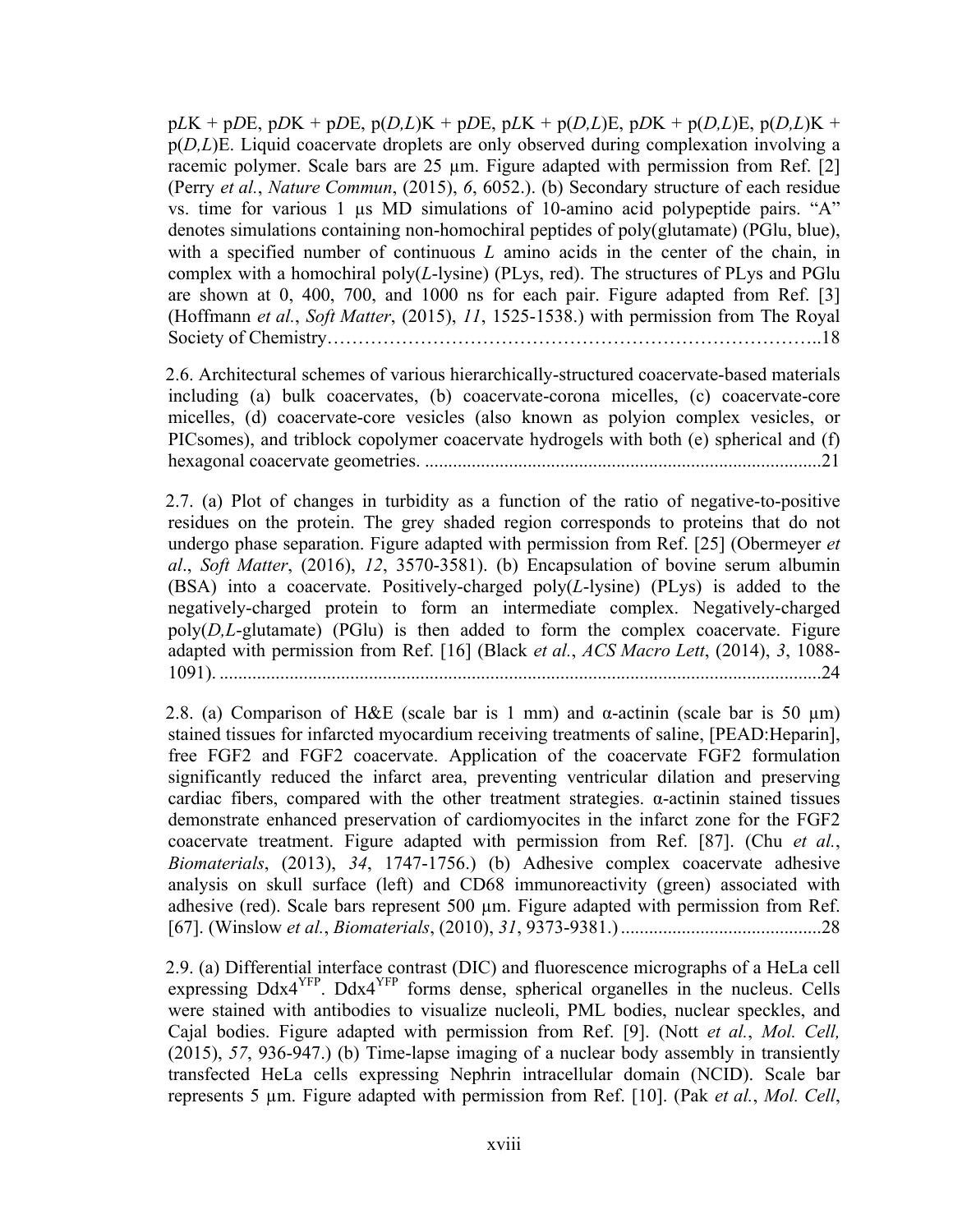(2016), *63*, 72-85.) (c) Representative images of the morphological changes in *in vitro* droplets of wild-type (WT) and G156E FUS during an "aging" experiment over 8 hr. Figure adapted with permission from Ref. [113]. (Patel *et al.*, *Cell*, (2015), *162*, 1066- 1077). .................................................................................................................................33

2.10. (a) Schematic illustration of enzyme activities during the reversible reaction using lambda protein phosphate (LPP) enzyme and protein kinase A (PKA) with adenosine diphosphate (ADP), adenosine triphosphate (ATP) and EDTA resulting in the formation and dissolution of a coacervate phase. Figure adapted with permission from Ref. [91]. (Aumiller and Keating, *Nat. Chem.*, (2015), *8*, 129-137.) (b) UV-vis spectra demonstrating the encapsulation of CMDex-Fe<sub>3</sub>O<sub>4</sub> (left), CMDex-Co<sub>3</sub>O<sub>4</sub> (middle) and gold (right) nanoparticles in poly(lysine)-adenosine triphosphate (PLys-ATP) droplets with accompanying optical images of the magnetic CMDex-Fe<sub>3</sub>O<sub>4</sub> nanoparticle system and a TEM micrograph of encapsulated gold nanoparticles. (c) Plots of the change in concentration of (top) 2,2-azino-bis(3-ethylbenzothiazoline-6-sulfonic acid) (ABTS) and b-NADPH (bottom) as a function of time in both the presence (closed circles) and absence (open circles) of catalytic coacervate droplets. Figures adapted with permission from Ref. [40]. (Koga, *Nat. Chem.*, (2011), *3*, 720-724.) (d) UV-vis spectra (top) and plot of the time-dependent changes in the normalized peak intensities (bottom) for the selective catalytic degradation of methylene blue compared with rhodamine B dye as a result of selective uptake into coacervate microdroplets formed from titania nanosheets, poly(diallyldimethylammonium) chloride, and ATP. Figure adapted with permission from Ref. [96]. (Lv *et al.*, *Chem. Commum.,* (2015), *51*, 8600-8602.)..............................35

2.11. (a) Structure of the ligand 1,11-bis(2,6-dicarboxypyridin-4-yloxy)-3,6,9 trioxaundecane  $(L_2EO_4)$  and the diblock copolymer poly(N-methyl-2-vinyl-pyridinium iodide)-b-poly(ethylene oxide) ( $P2MVP_{41}$ - $PEO_{205}$ ), along with a schematic representation of the formation of the corresponding Eu/Gd-complex coacervate-core micelles (C3Ms).(b) Luminescent emission intensity and nuclear magnetic resonance dispersion profiles of Eu/Gd-C3Ms at different  $Eu^{3+}/Gd^{3+}$  ratios. Figure adapted with permission from Ref. [124]. (Wang *et al.*, *Chem. Commun.*, (2013), *49*, 3736.) (c) Schematic of the lamellar poly(styrene-*b*-2-vinylpyridine) (PS-QP2VP) photonic gel and its two possible behaviors (swelling/ contraction) in protein solutions. (d) Photos of PS-QP2VP photonic gels after soaking in 1% protein solutions in 10 mM Tris buffer overnight. Scale bar is 1 mm. Reprinted with permission from Fan *et al.,* (2014). Responsive Block Copolymer Photonics Triggered by Protein–Polyelectrolyte Coacervation. *ACS Nano*, *8*(11), 11467– 11473. Copyright 2014. American Chemical Society. Ref. [123].....................................36

3.1. Overall schematic of using complex coacervates as a nature inspired method for protein encapsulation with compartmentalization, crowding, and soft interactions as biomimetic features............................................................................................................41

3.2. Different encapsulation methods for proteins. From the top, moving clockwise: complex coacervates, coacervate micelles, water-in-oil-in-water (W/O/W) emulsions, oilin-water (O/W) emulsions, polymer microspheres, liposomes, and nanogels...................44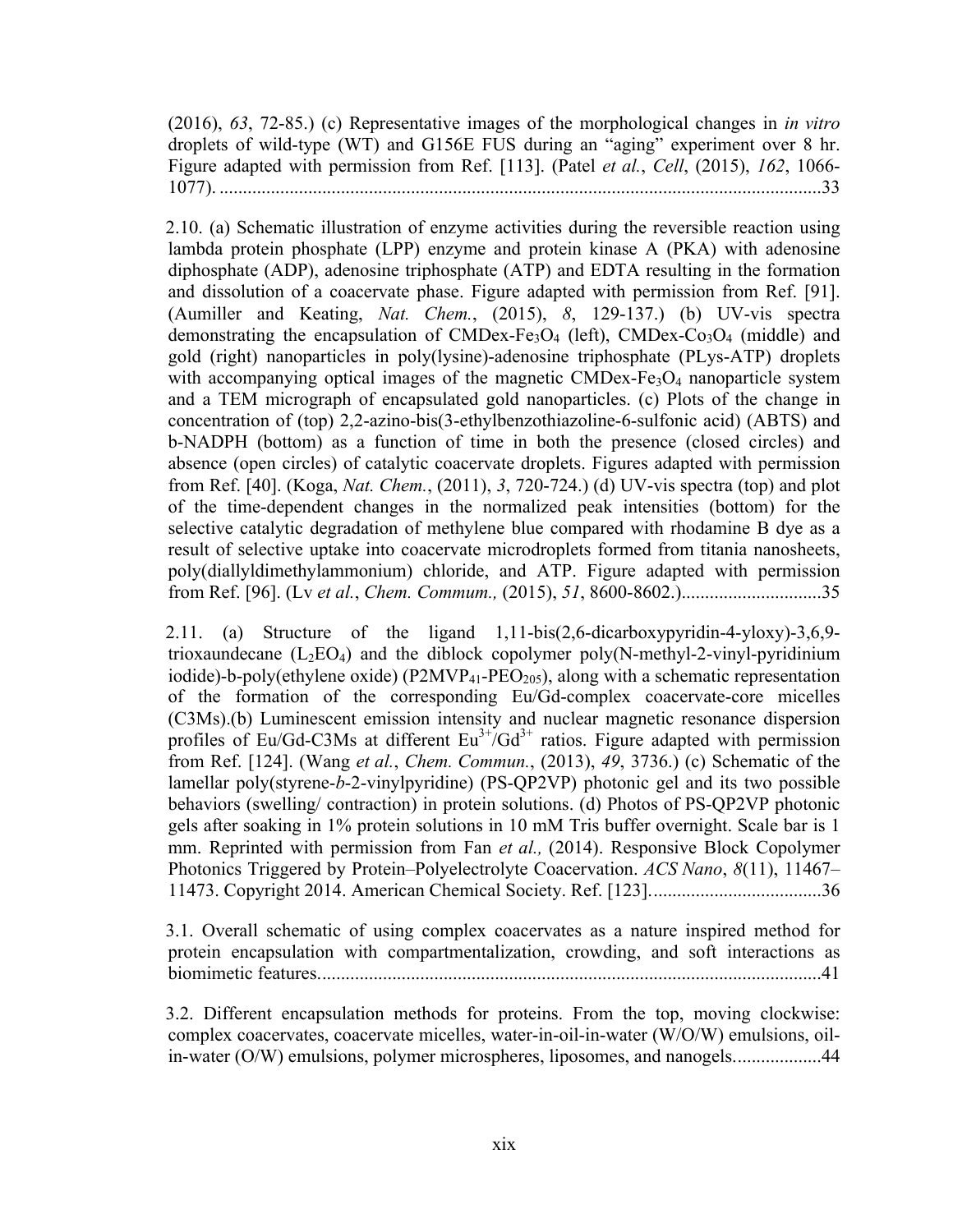3.3. Generic depiction of a coacervation phase diagram showing the binodal phase boundary as a function of salt and polymer concentration at a specified polymer charge ratio, pH, and temperature. Samples prepared in the two-phase region beneath the binodal curve (red dot) will phase separate into the polymer-poor supernatant and polymer-rich coacervate phases along a tie-line (dashed line). Above the binodal curve is the singlephase region where no phase separation is observed.........................................................47

3.4. (a) A plot of turbidity as a function of the charge fraction of the polycation at pH 6.5 and 8.5. All samples were prepared at 1 mM total monomer concentration, 50/50 mol% poly(acrylic acid sodium salt) (pAA)/poly(allylamine hydrochloride) (pAH). Complexes were prepared by adding pAA to a solution containing a mixture of pAH. (Reprinted with permission from Ref [13]. Copyright 2014 Open Access from Polymers.) (b) pH dependence of the turbidity and system state for hyaluronic acid  $(0.1 \text{ g/L})$  and  $\beta$ lactoglobulin (1 g/L) mixture with respect to pH in 25 mM NaCl, upon addition of acid. (Reprinted with permission from Ref. [168]. Copyright 2016 Soft Matter.).....................49

3.5. (a) A plot of Debye length as a function of ionic strength. (b) A plot of turbidity as a function of ionic strength for a series of chloride salts, investigating the effects of various cations. All samples were prepared at 1 mM total monomer concentration, 50/50 mol% poly(acrylic acid sodium salt) (pAA)/poly(allylamine hydrochloride) (pAH) ratio at pH 6.5. Complexes were prepared by adding pAA to a solution containing a mixture of pAH and the desired quantity of salt. (Reprinted with permission from Ref. [13]. Copyright 2014 Open Access from Polymers.) ..................................................................................51

3.6. (a) Plot of salt resistance versus charge fraction using poly(glutamate) with patterned cationic poly(lysine-co-glycine), as described in (b). (Reprinted with permission from Ref [331]. Copyright 2019 Open Access from ACS Central Science.) (c) Entropic gains as a function of charged block size determined using isothermal titration calorimetry. Schematic depiction of the differences in counterion localization for different patterns of charge for (d) polyelectrolytes (Reprinted with permission from Ref. [330]. Copyright 2017 Open Access from Nature Communications.) and (e) polyampholytes. (Madinya, *et al.*, Sequence-dependent self-coacervation in high charge-density polyampholytes. *Mol. Syst. Des. Eng.* 2020. – Reproduced by permission of The Royal Society of Chemistry. Ref. [329].).........................................................................................................................53

3.7. Representations of (a) bulk coacervates, (b) coacervate-core micelles (CCMs), and (c) coacervate-core vesicles (PICsomes). Bulk coacervates utilize homopolymers, while coacervate-core micelles and vesicles more typically use diblock copolymers. ...............54

3.8. Identification of predictive parameter for globular protein coacervation. Plot of changes in turbidity as a function of the ratio of negative-to-positive residues on the protein. Variation in charge ratio was achieved by acetylation of protein surface residues. The grey shaded region corresponds to proteins that do not phase separate ( $\alpha$  < 1.1). The other proteins tested include: trypsin, α-amylase, β-lactoglobulin, bovine serum albumin, cytochrome P450BM3, and mCherry. Open triangle data from Blocher McTigue and Perry for lysozyme in a ternary system. (Adapted with permission from Ref. [25]. Copyright 2016 Soft Matter.).............................................................................................58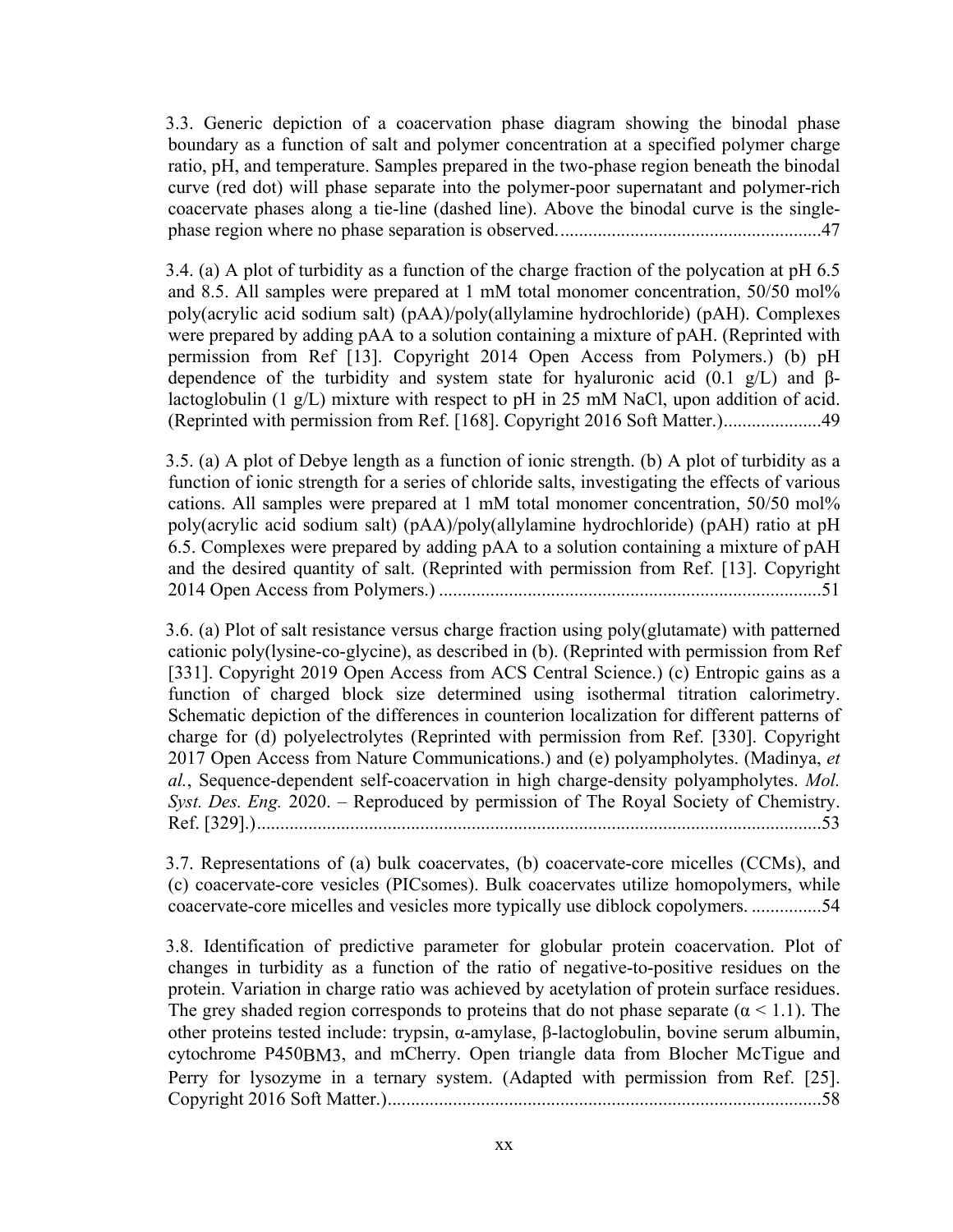3.9. Overview of how complex coacervation works in a ternary system with two oppositely charged polyelectrolytes and a protein of interest............................................59

3.10. (a) Plot of the concentration of hen egg white lysozyme (HEWL) in the supernatant (dashed black) and coacervate (solid blue) as a function of the charge fraction of the polycation. (Blocher McTigue and Perry, Design Rules for Encapsulating Proteins into Complex Coacervates. *Soft Matter* 2019, *15*, 3089–3103. – Reproduced by permission of The Royal Society of Chemistry. Ref. [320]) (b) Plot of the concentration of protein in the supernatant (expressed as a percentage of the control system without polyelectrolytes) as a function of the charge fraction of the polyanion *F<sup>−</sup>* for positively-charged lysozyme (net charge of  $+7$ ) and anionic lysozyme created by succinylation (net charge of  $-7$ ) in complex with poly(acrylic acid) (PAA) and poly(allylamine hydrochloride) (PAH) at pH in the range of  $7 - 7.4$ . The optimum values of  $F$  for each protein can be identified from the minima on the graph.  $F_{opt} = 0.65$  for lysozyme and  $F_{opt} = 0.55$  for succinylated lysozyme. (Reprinted with permission from Ref. [277]. Copyright 2019 Open Access from Biomacromolecules.) ................................................................................................61

3.11. Theoretical charge calculations of (a) BSA and (d) lysozyme. Calculated values for the isoelectric point (pI) for each protein is indicated with filled circles, experimental data shown with open diamonds. The insets show 3D renderings of molecular models of BSA and HEWL showing the distribution of positive (blue) and negative (red) charges on the protein surface. Encapsulation efficiency of (b) BSA and (e) lysozyme with increasing pH from 6 to 8. Encapsulation efficiency of (c) BSA and (f) lysozyme for different charged patterned peptides. (++) or (--) indicates a fully charged polycation or anion, respectively, with a total length of 50 charged amino acids while a single (+) or (-) indicates a half charged polycation or polyanion, respectively, as an alternating copolymer of charged or neutral amino acids. (Blocher McTigue and Perry, Design Rules for Encapsulating Proteins into Complex Coacervates. *Soft Matter* 2019, *15*, 3089–3103.. – Reproduced by permission of The Royal Society of Chemistry. Ref. [320].)................64

3.12. (a) Schematic depiction of a DSC thermogram. The dashed line represents the midpoint of the curve, which is used to determine the  $T_m$ . (b) CD spectra as a function of wavelength for BSA in solution and encapsulated in a complex coacervate of poly(lysine) and poly(glutamate) at a ratio of 0.05 BSA to total polypeptide. (Reprinted with permission from Black, *et al.*, Protein encapsulation via polypeptide complex coacervation. *ACS Macro Lett.* 2014, *3* (10). Copyright 2014 from the American Chemical Society. Ref. [16].) (c) CD signal at 222 nm corresponding to the α-helical structure of lysozyme in solution and encapsulated in poly(lysine)/poly(glutamate) coacervates as a function of temperature. The dashed line represents the approximate midpoint of the curve, which corresponds to Tm. ..............................................................73

3.13. Theoretical charge calculations for two isoforms of β-lactoglobulin, (a) BLG-A and (b) BLG-B. The calculated value of the pI for BLG-A and BLG-B was 4.6 and 4.7, respectively (filled circles). Experimental values of the pI from the literature reported 5.1 and 5.2, respectively (open diamonds). (c) Proportion of BLG-A (red) and BLG-B (blue) into the coacervte phase mixing lacftoferrin and BLG-A  $+$  B at pH 5.50 and 5.75. (Reprinted from Tavares, *et al.*, Selective coacervation between lactoferrin and the two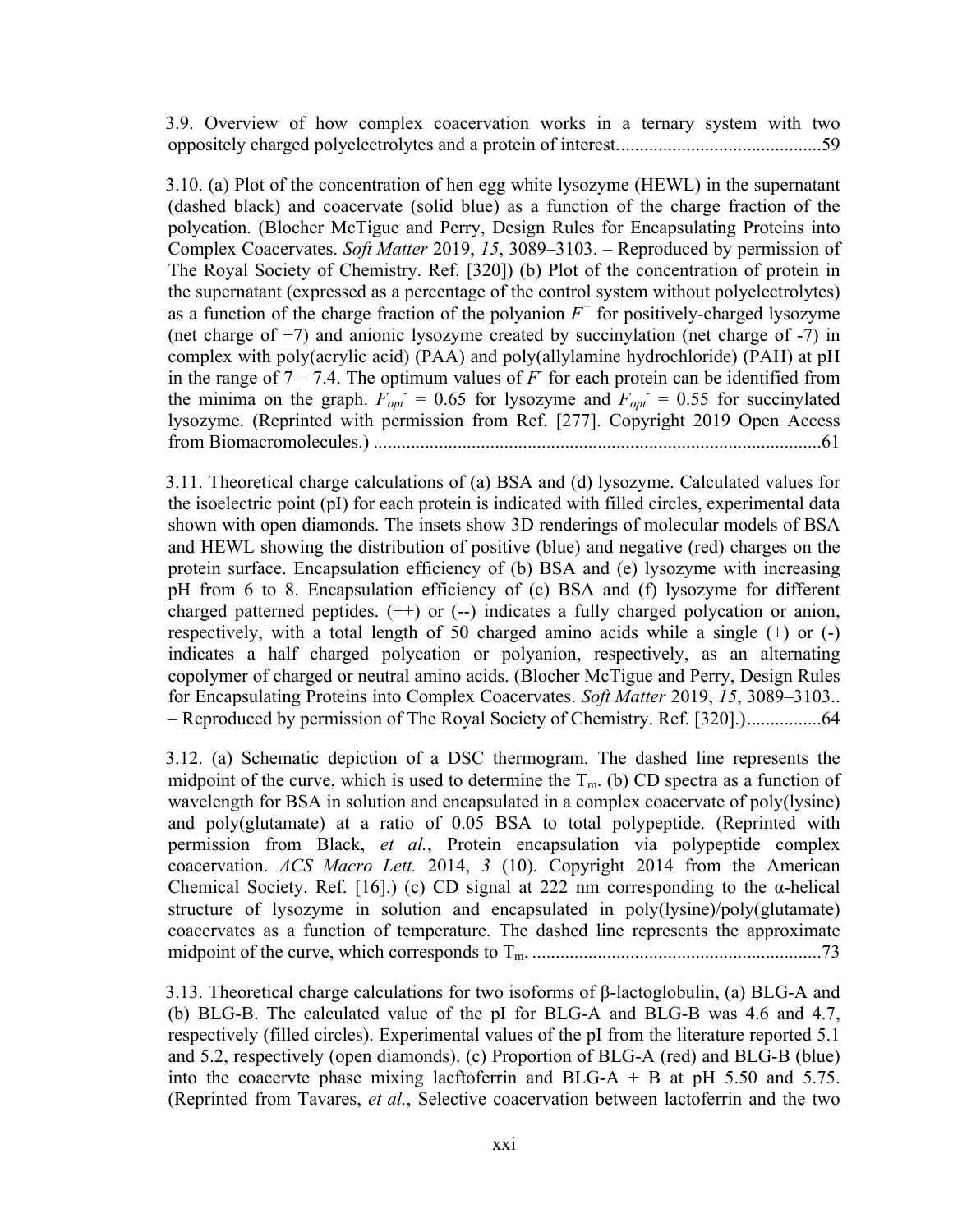isoforms of beta-lactoglobulin. *Food Hydrocolloids* 2015, *48*, 238–247,with permission from Elsevier. Ref. [391])..................................................................................................78

3.14. Electrostatic potential contours (-0.5 (red) and +0.5 (blue) kT/e) for BSA (upper) at pH 5.6 and BLG dimer (lower) at pH 5.0. The charges are distributed around BSA, while BLG has a distinct negatively charged patch on the top and positive patch on the bottom. (Reprinted with permission from Xu, *et al.*, Protein Purification by Polyelectrolyte Coacervation: Influence of Protein Charge Anisotropy on Selectivity. *Biomacromolecules* 2011, *12* (5), 1512–1522. Copyright 2011 from the American Chemical Society. Ref. [165].).................................................................................................................................79

4.1. Structural rendering of the model proteins bovine serum albumin (BSA), the tetrameric form of human hemoglobin (Hb), and hen egg white lysozyme (HEWL) highlighting the location and distribution of charged residues. Negatively-charged glutamate and aspartate residues are shown in red. Positively-charged histidine, lysine, and arginine are shown in blue. The listed isoelectric point (pI) was obtained from theoretical calculations based on the Henderson-Hasselbalch equation............................85

4.2. Plots of turbidity as a function of the charge fraction of the polycation for coacervates of  $K_{50}$  and  $E_{50}$  in the presence and absence of (a) BSA, (c) Hb, and (e) HEWL in 10 mM HEPES, pH 7.0. The inset optical micrographs show the liquid coacervate droplets formed at the peak in turbidity for the system. The corresponding plots of protein concentration in the supernatant (dashed black) and coacervate (solid) as a function of the charge fraction of the polycation for (b) BSA, (d) Hb, and (f) HEWL. A decrease in protein concentration in the supernatant phase is matched by an increase in the protein concentration in the coacervate phase over the range of mole fractions indicated by turbidity. Lines connecting data points are a guide to the eye. Error bars are the standard deviation of the reported average, including propagated error..........................................94

4.3. Plots of maximum encapsulation efficiency (a-c) and maximum partition coefficient (d-f) as a function of solution pH for BSA (red,  $pI = 5.5$ ), Hb (light blue,  $pI = 9.0$ ), and HEWL (dark blue,  $pI = 11.7$ ), respectively. Coacervates were prepared using  $N = 50$ polymers with no added salt and 10 mM buffer. An asterisk  $(*)$  denotes  $p < 0.05$ , and error bars are the standard deviation of the reported average, including propagated error…................................................................................................................................97

4.4. Plots of turbidity as a function of pH for (a) BSA, (b) Hb, and (c) HEWL at pH 6.0, 7.0, and 8.0. Increasing pH is shown by a change in color from light to dark. In each case, we observed a decrease in the range of charge stoichiometries over which phase separation, as well as a shift towards higher cationic charge fractions with increasing pH. Lines connecting data points are a guide to the eye. Error bars are the standard deviation of the reported average.......................................................................................................98

4.5. Plots of concentration vs. cationic charge fraction for both the supernatant (open circles) and the coacervate phases (colored squares) at pH  $6.0$  (a, c, e) and pH  $8.0$  (b, d, f) for BSA (a, b), Hb (c, d), and HEWL (e, f). We observed a decrease in the amount of protein taken up into the coacervate phase going from pH 6.0 to 8.0 for Hb and HEWL,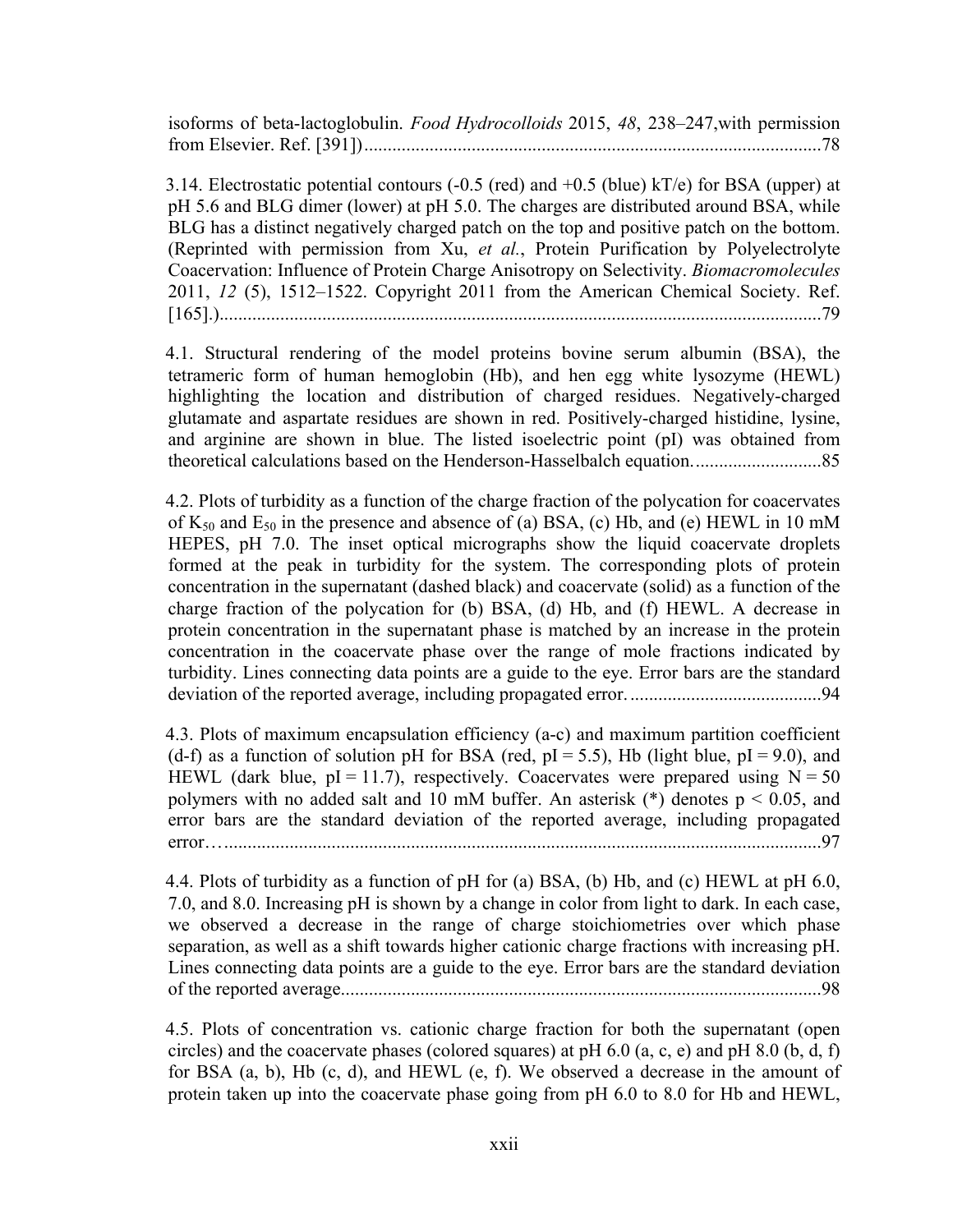as the solution pH shifts closer to the pI of the protein, while the opposite trend is observed for BSA, which has an acidic pI. Lines connecting data points are a guide to the eye. Error bars are the standard deviation of the reported average. Quantification of the maximum partitioning and encapsulation efficiency is shown in Figure 4.3. ...................99

4.6. Encapsulation efficiency and partition coefficient of (a, d) BSA, (b, e) Hb, and (c, f) HEWL as a function of NaCl concentration. Initially, there is a decrease in the encapsulation efficiency of the proteins into the coacervate phase, then, when 150 mM NaCl is added, the efficiency begins to increase again for BSA and HEWL. An opposite trend is observed for Hb...................................................................................................101

4.7. Plots of turbidity as a function of increasing NaCl concentration for (a) BSA, (b) Hb, and (c) HEWL. Increasing salt concentration is shown by a change in color from light to dark. We observed an increase in the range of charge stoichiometries over which phase separation was observed with increasing salt concentration, as salt ions can facilitate charge neutralization of polymer complexes over a wider range of polymer ratios than is possible in the absence of added salt. Lines connecting data points are a guide to the eye. Error bars are the standard deviation of the reported average. ........................................102

4.8. Plots of the concentration of BSA for both the supernatant (open circles) and the coacervate phases (colored squares) as a function of the cationic charge fraction at (a) 50 mM, (b) 100 mM, (c) 150 mM, and (d) 200 mM NaCl. We observed a decrease in the amount of protein taken up into the coacervate phase with increasing salt concentration, as seen with HEWL in Figure 4.10. Lines connecting data points are a guide to the eye. Error bars are the standard deviation of the reported average. Quantification of the maximum partitioning and encapsulation efficiency is shown in Figure 4.6. .........................103

4.9. Plots of the concentration of Hb for both the supernatant (open circles) and the coacervate phases (colored squares) as a function of the cationic charge fraction at (a) 50 mM, (b) 100 mM, (c) 150 mM, and (d) 200 mM NaCl. We observed very little protein uptake into the coacervate phase in the presence of added salt, resulting in the appearance of significant error due to propagation of uncertainty through our calculations. Lines connecting data points are a guide to the eye. Error bars are the standard deviation of the reported average. Quantification of the maximum partitioning and encapsulation efficiency is shown in Figure 4.6.....................................................................................104

4.10. Plots of the concentration of HEWL for both the supernatant (open circles) and the coacervate phases (colored squares) as a function of the cationic charge fraction at (a) 50 mM, (b) 100 mM, (c) 150 mM, and (d) 200 mM NaCl. We observed a decrease in the amount of protein taken up into the coacervate phase with increasing salt concentration, as seen for BSA in Figure 4.8. Lines connecting data points are a guide to the eye. Error bars are the standard deviation of the reported average. Quantification of the maximum partitioning and encapsulation efficiency is shown in Figure 4.6. ..................................105

4.11. Plots of maximum encapsulation efficiency (a-c) and maximum partition coefficient (d-f) as a function of the degree of polymerization of the complexing polymers for BSA (red), Hb (light blue), and HEWL (dark blue), respectively. Coacervates were prepared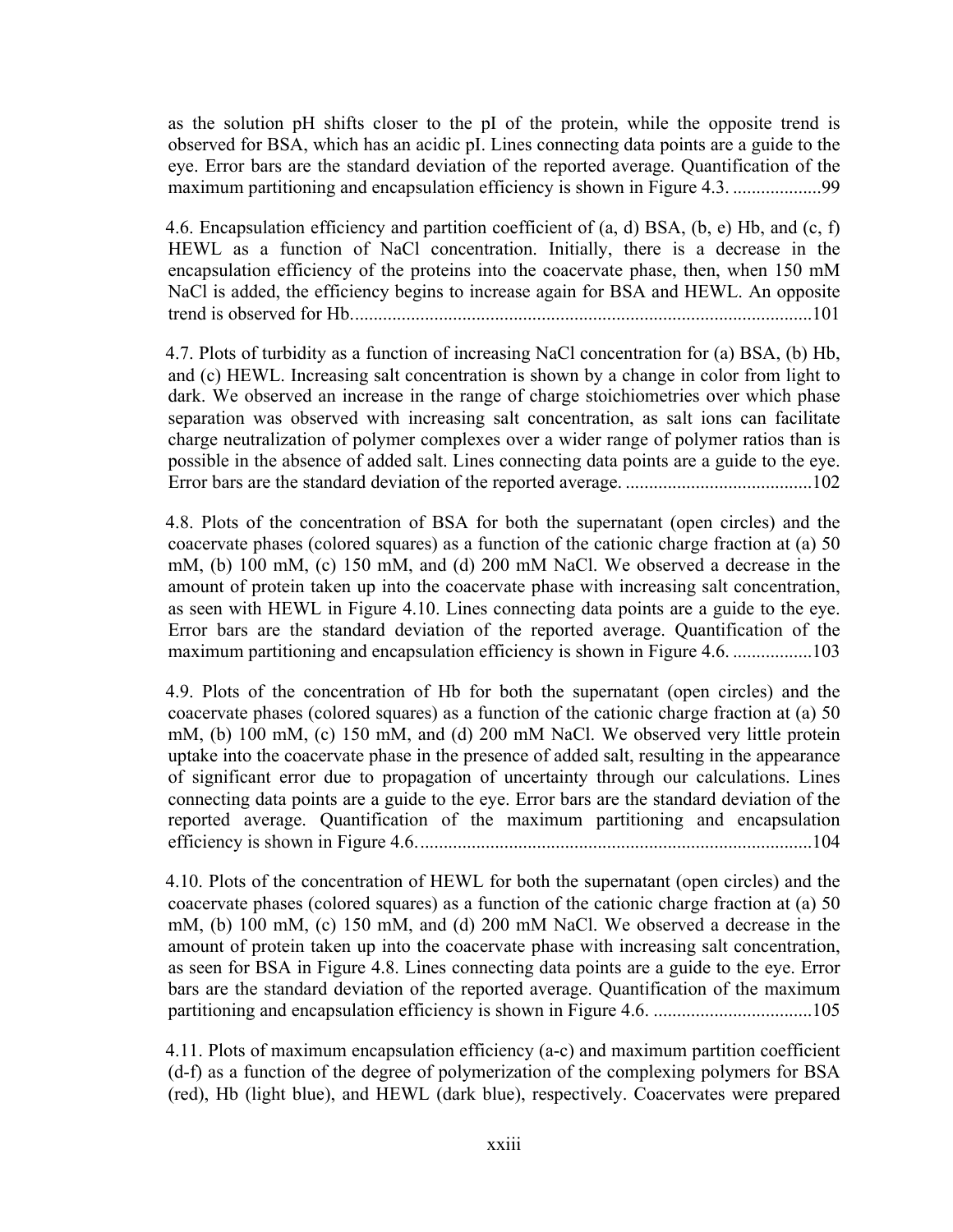with no added salt and 10 mM buffer,  $pH = 7.0$ . An asterisk (\*) denotes  $p < 0.05$ , and error bars are the standard deviation of the reported average, including propagated error…..............................................................................................................................106

4.12. Plots of turbidity as a function of increasing polypeptide chain length for (a) BSA, (b) Hb, and (c) HEWL. Increasing chain length is shown by a change in color from light to dark. We observed an increase in the range of charge stoichiometries over which phase separation was observed with increasing chain length. Lines connecting data points are a guide to the eye. Error bars are the standard deviation of the reported average..............107

4.13. Plots of the concentration of BSA for both the supernatant (open circles) and the coacervate phases (colored squares) as a function of the cationic charge fraction with increasing polypeptide chain length (a)  $N = 100$ , (b)  $N = 400$ , and (c)  $N = 800$ . Lines connecting data points are a guide to the eye. Error bars are the standard deviation of the reported average. Quantification of the maximum partitioning and encapsulation efficiency is shown in Figure 4.11...................................................................................108

4.14. Plots of the concentration of Hb for both the supernatant (open circles) and the coacervate phases (colored squares) as a function of the cationic charge fraction with increasing polypeptide chain length (a)  $N = 100$ , (b)  $N = 400$ , and (c)  $N = 800$ . Lines connecting data points are a guide to the eye. Error bars are the standard deviation of the reported average. Quantification of the maximum partitioning and encapsulation efficiency is shown in Figure 4.11...................................................................................109

4.15. Plots of the concentration of HEWL for both the supernatant (open circles) and the coacervate phases (colored squares) as a function of the cationic charge fraction with increasing polypeptide chain length (a)  $N = 100$ , (b)  $N = 400$ , and (c)  $N = 800$ . We observed a decrease in the amount of protein taken up into the coacervate phase compared with  $N = 50$  (Figure 4.2f) with increasing chain length. Lines connecting data points are a guide to the eye. Error bars are the standard deviation of the reported average. Quantification of the maximum partitioning and encapsulation efficiency is shown in Figure 4.11........................................................................................................110

4.16. 3D bar plot depictions of the radial distribution function g(r) with respect to the charged amino acids in (a) BSA, (b) Hb, and (c) HEWL. The arrows in (c) indicate the residues associated with the identified charge patch. ......................................................112

4.17. Encapsulation efficiency and partition coefficient of  $(a, d)$  BSA,  $(b, e)$  Hb, and  $(c, f)$ Hb as a function of peptide system. Four peptide systems are used:  $pLK_{50}/pRE_{50}$ ,  $pLK_{50}/(EG)_{25}$ ,  $(KG)_{25}/pRE_{50}$ , and  $(KG)_{25}/(EG)_{25}$ . Each protein shows different trends and preference for different encapsulant peptides. BSA prefers the homopolypeptide to be oppositely charged with a patterned polypeptide with a negative charge, while HEWL and Hb prefer both polypeptides to be homogeneous with a preference that the negative polypeptide be homogeneous...........................................................................................113

4.18. Plots of turbidity as a function of increasing polypeptide charge content for (a) BSA, (b) Hb, and (c) HEWL. The polypeptide systems are denoted:  $K_{50}/E_{50}$  as  $++/-$ ,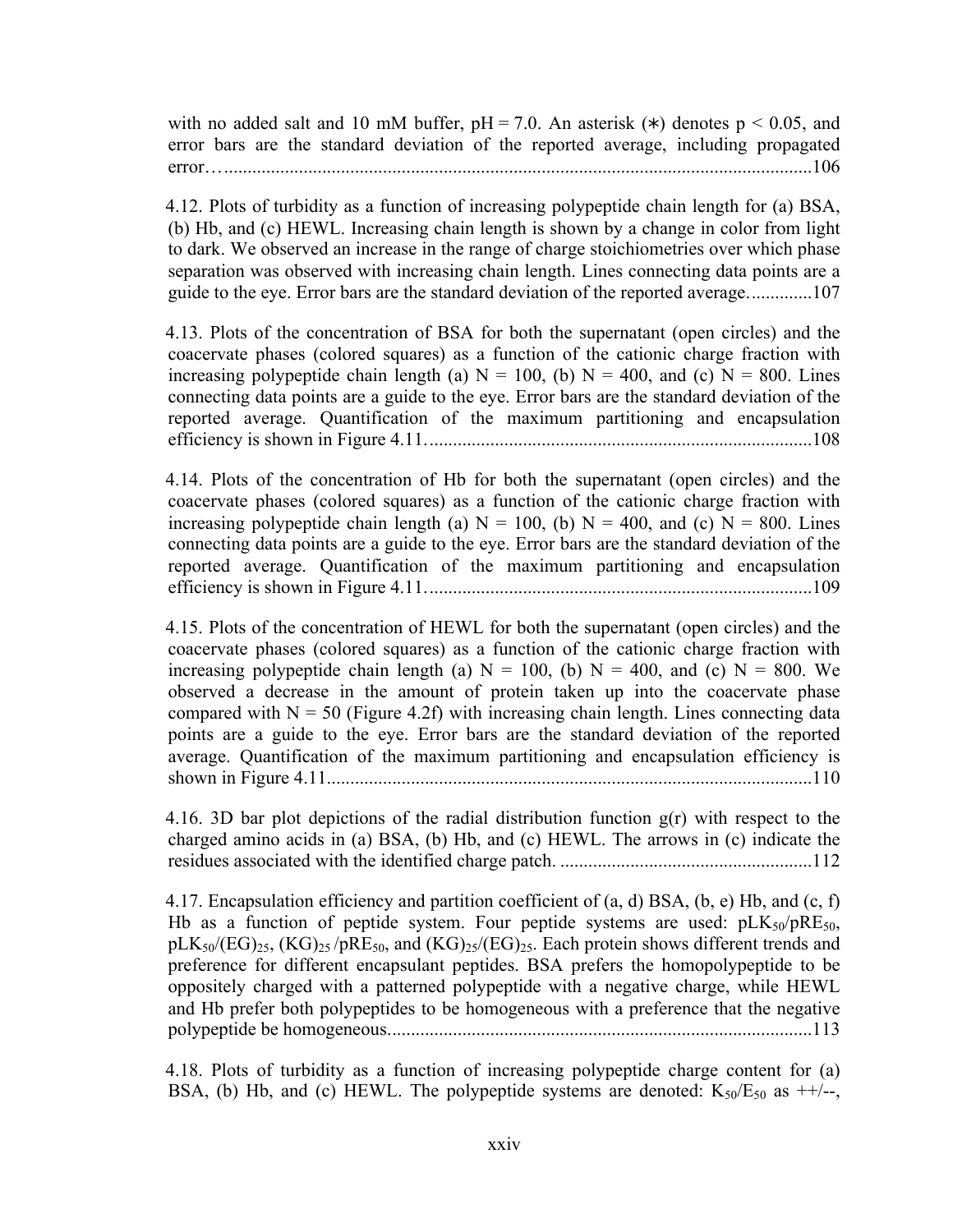$K_{50}/(EG)_{25}$  as ++/-,  $(KG)_{25}/E_{50}$  as +/--, and  $(KG)_{25}/(EG)_{25}$  as +/-. We observed a decrease in the turbidity signal as the overall charge on the polypeptides decreased from  $K_{50}/E_{50}$ (fully charged) to  $(KG)_{25}/(EG)_{25}$  (half charged). Lines connecting data points are a guide to the eye. Error bars are the standard deviation of the reported average........................114

4.19. Plots of the concentration of BSA for both the supernatant (open circles) and the coacervate phases (colored squares) as a function of the cationic charge fraction for systems with different amounts of polypeptide charge (a)  $K_{50}/(EG)_{25}$ , (b)  $(KG)_{25}/E_{50}$ , and (c)  $(KG)_{25}/(EG)_{25}$ . We observed the highest levels of protein uptake into the coacervate phase when a fully charged cationic polypeptide was used, and the lowest when a halfcharged cationic peptide used, indicating favorable interactions between the anionic BSA and the cationic polypeptide. Lines connecting data points are a guide to the eye. Error bars are the standard deviation of the reported average. Quantification of the maximum partitioning and encapsulation efficiency is shown in Figure 4.17. ................................115

4.20. Plots of the concentration of Hb for both the supernatant (open circles) and the coacervate phases (colored squares) as a function of the cationic charge fraction for systems with different amounts of polypeptide charge (a)  $K_{50}/(EG)_{25}$ , (b)  $(KG)_{25}/E_{50}$ , and (c)  $(KG)_{25}/(EG)_{25}$ . We observed the highest levels of protein uptake into the coacervate phase when a fully charged anionic polypeptide was used, and the lowest when a halfcharged anionic peptide used, indicating favorable interactions between the cationic Hb and the anionic polypeptide. Lines connecting data points are a guide to the eye. Error bars are the standard deviation of the reported average. Quantification of the maximum partitioning and encapsulation efficiency is shown in Figure 4.17. ................................116

4.21. Plots of the concentration of HEWL for both the supernatant (open circles) and the coacervate phases (colored squares) as a function of the cationic charge fraction for systems with different amounts of polypeptide charge (a)  $K_{50}/(EG)_{25}$ , (b)  $(KG)_{25}/E_{50}$ , and (c)  $(KG)_{25}/(EG)_{25}$ . We observed the highest levels of protein uptake into the coacervate phase when a fully charged anionic polypeptide was used, and the lowest when a halfcharged anionic peptide used, indicating favorable interactions between the cationic HEWL and the anionic polypeptide. Lines connecting data points are a guide to the eye. Error bars are the standard deviation of the reported average. Quantification of the maximum partitioning and encapsulation efficiency is shown in Figure 4.17. .................117

4.22. Plots of (a) maximum encapsulation efficiency and (b) maximum partition coefficient as a function of the absolute difference between the pI and pH and plots of (c) encapsulation efficiency and (d) partition coefficient as a function of absolute net charge. The dashed lines are guides for slopes for two different regimes. Coacervates were prepared using  $N = 50$  polymers with no added salt and 10 mM buffer. Error bars are the standard deviation of the reported average, including propagated error. ........................119

5.1. Turbidity of (a) Casp6 and (c) Casp6 mut as a function of charge fraction of  $K_{50}/E_{50}$  at pH 7.0 in 10mM HEPES with corresponding optical micrographs of samples prepared at the peak turbidity condition for (b) Casp6 and (d) Casp6mut confirming complex coacervation. Error bars represent the standard deviation...............................................127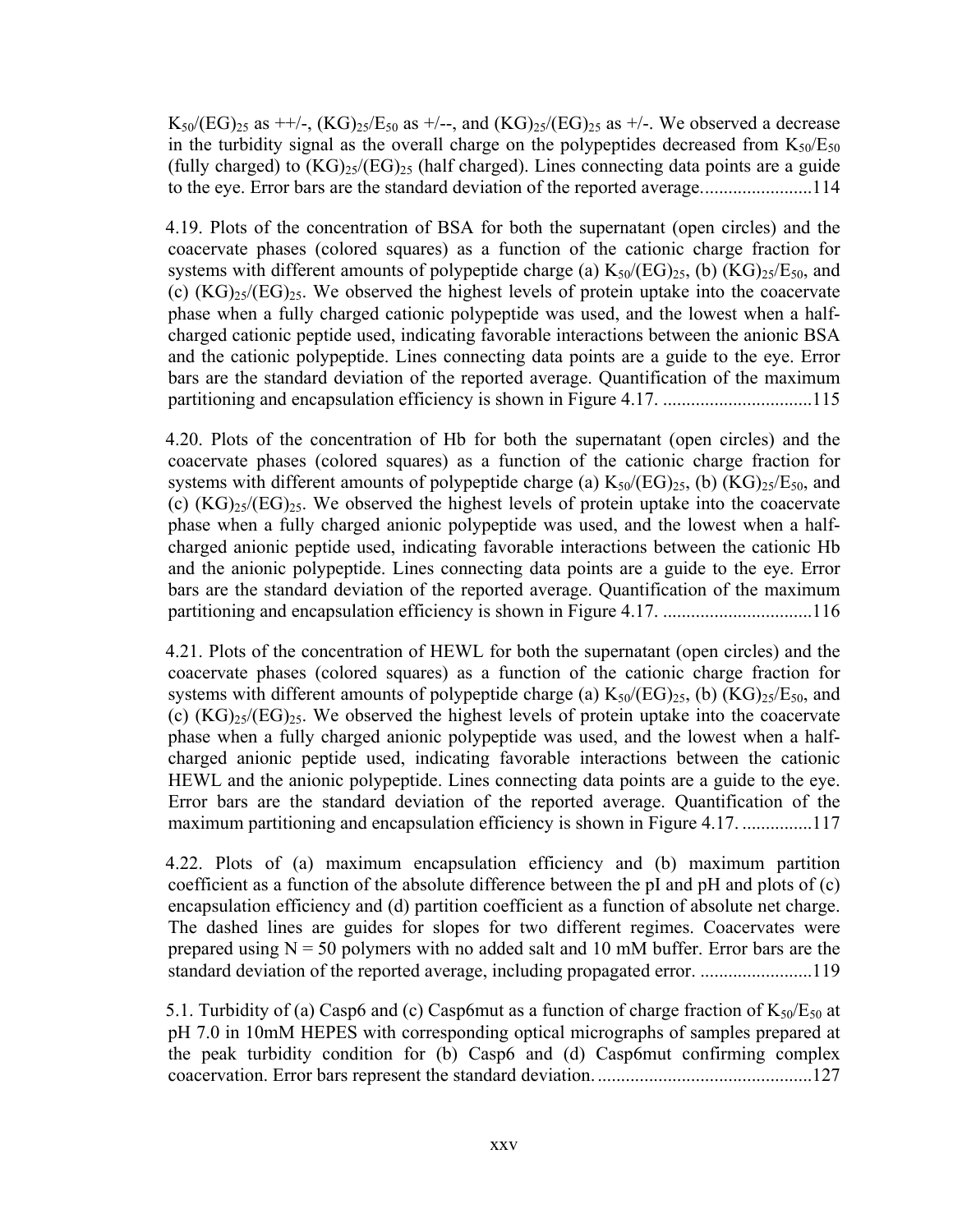5.2. Concentration of (a) Casp6 and (b) Casp6mut as a function of charge fraction of  $K_{50}/E_{50}$  at pH 7.0 in 10mM HEPES. Error bars represent the propagated error...............128

5.3. Encapsulation efficiency (blue left axis) and partition coefficient (red right axis) of Casp6 and Casp6mut in  $K_{50}/E_{50}$  at pH 7.0 in 10 mM HEPES buffer. Error bars represent the propagated error. ........................................................................................................129

5.4. Casp6 activity shown as fluorescence intensity (in relative fluorescent units, RFU) from the cleavage of a VEID fluorogenic substrate as a function of time for encapsulated (solid blue) and free (black dashed) Casp6 at (a)  $0 \text{ h}$ , (b)  $4 \text{ h}$ , (c)  $24 \text{ h}$ , (d)  $72 \text{ h}$ , and (e) 168 h. The decreasing Casp6 activity as a function of time can be observed as a decrease in the slope of the data going from (a) to (e). Error bars represent the standard deviation of N=6. .............................................................................................................................130

5.5. Fluorescence intensity (in relative fluorescent units, RFU) from the 10 min point in the activity assay shown in Figure 5.4 as a function of Casp6 aging time at room temperature for both encapsulated (solid blue) and free (black dashed). Error bars represent the standard deviation of N=6. .........................................................................131

5.6. SDS-PAGE of free and encapsulated Casp6 at 0 h, 4 h, 24 h, 72 h, and 168 h. In the free Casp6 samples, bands can be seen just below 30 kDa, below 20 kDa, and above 15 kDa. As the time increases, the band just below 30 kDa becomes darker, while the band above 15 kDa fades. For encapsulated Casp6 samples, the samples were trapped in the loading portion of the gel.................................................................................................132

6.1. Schematic depiction of virus encapsulation via electrostatic complexation with charged polypeptides to form complex coacervate droplets............................................147

6.2. (a,d) Brightfield optical micrographs, (b,e) fluorescent micrographs, and the  $(c, f)$ composite overlay of the brightfield and fluorescent images of NHS-Rhodamine tagged (a-c) PPV- and (d-f) BVDV-containing coacervates.......................................................149

6.3. Turbidity of encapsulated virus. (a) PPV coacervates, and (b) BVDV coacervates. All data points are the average of three separate tests and error bars represent the standard deviation...........................................................................................................................150

6.4. Live virus titration. (a-c) Encapsulated PPV, and (d,e) encapsulated BVDV. (a,d) 4  $\log_{10}$  (MTT<sub>50</sub>/mL), (b&e) 5  $\log_{10}$  (MTT<sub>50</sub>/mL), and (c) 6  $\log_{10}$  (MTT<sub>50</sub>/mL). All data points are the average of three separate tests and error bars represent the standard deviation...........................................................................................................................151

6.5. Partition coefficient. (a-c) Encapsulated PPV, and (d,e) encapsulated BVDV. (a,d) 4  $\log_{10} (MTT_{50}/mL)$ , (b,e) 5  $\log_{10} (MTT_{50}/mL)$ , and (c) 6  $\log_{10} (MTT_{50}/mL)$ . All data points are the average of three separate tests and error bars represent the standard deviation...152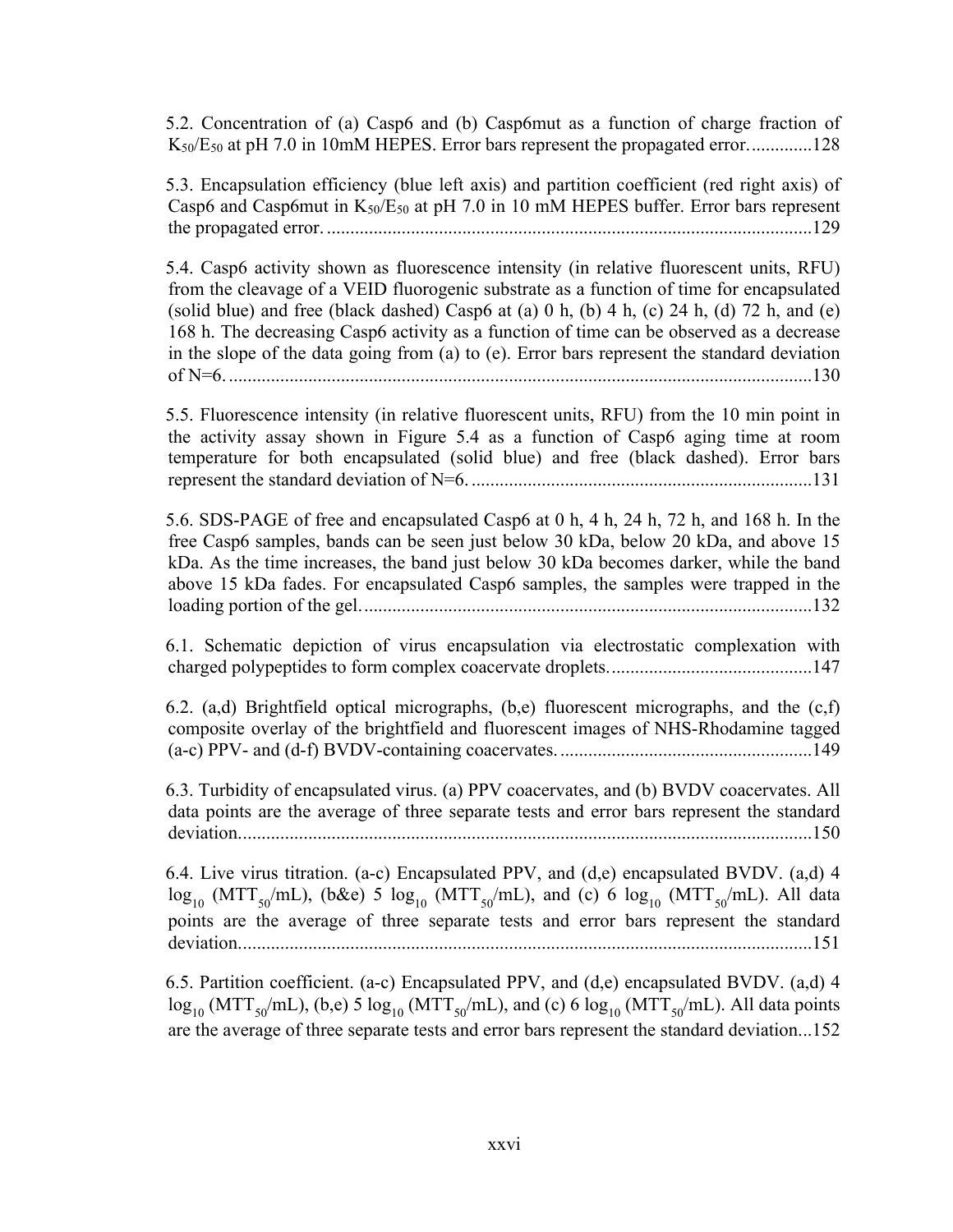6.6. Recovery of live (a-c) PPV and (d-e) BVDV in coacervate at different virus loadings. All data points are the average of three separate tests and error bars represent the standard deviation...........................................................................................................................153

6.7. Thermal stability of free and encapsulated virus for (a) PPV and (b) BVDV. All data points are the average of three separate tests and error bars represent the standard deviation...........................................................................................................................155

6.8. The infectivity loss of free and encapsulated (a) PPV and (b) BVDV. All data points are the average of three separate tests and error bars represent the standard deviation. The lifetime of encapsulated and free PPV is 14 and 4 days, respectively, 60°C. The lifetime of encapsulated and free BVDV is 24 and 92 hr, respectively, at 40°C..........................156

6.9. Cytotoxicity of polypeptides  $pRE_{400}$  and  $pLK_{400}$ , and complex coacervates made of the same in an MTT assay for (a) PK-13 cells and (b) BT-1 cells. .................................158

7.1. Schematic of electrospinning cargo-loaded complex coacervates based on a ternary system of K50, E50, and BSA............................................................................................162

7.2. Schematic of electrospinning a heteroprotein complex coacervate from BLG and LF….................................................................................................................................162

7.3. Photograph of a centrifuged sample of 20 mg/mL BLG/LF coacervates at pH 6.0 in a 15 mL centrifuge tube......................................................................................................163

7.4. Scanning electron micrographs of electrospun complex coacervates of (a) BLG/LF with no salt and (b) 5 mM NaCl. (c) Optical micrograph of electrospun complex coacervates of BLG/LF with 7.5 mM NaCl on aluminum foil........................................167

8.1. Stoichiometry experiment showing turbidity as a function of the mole fraction of cation present for coacervates of  $(EG)_{25}/(KG)_{25}$  prepared "by hand" pipetting and vortexing (black), "fully mixed" samples prepared by the liquid handling robot using a 96 well plate, followed by aliquotting into a 384 well plate for analysis (grey), and samples prepared by the liquid handling robot directly into a 384 well plate named "Neg. First" with the negative polyelectrolyte added first (red) or "Pos. First" with the positive polyelectrolyte added first (blue). Error bars represent the standard deviation of  $N =$ 27…..................................................................................................................................180

8.2. Plots of the evolution of turbidity as a function of the charge fraction of polycation and time for the complexation of  $(EG)_{25}/(KG)_{25}$  at pH 7.0 in water for samples where the (a) concentrated  $(\overline{EG})_{25}$  was mixed into dilute  $(KG)_{25}$ , ("positive first") and the opposite case (c) where the concentrated  $(KG)_{25}$  was added into dilute  $(EG)_{25}$  ("negative first"). Plot of peak location versus time traces for the turbidity plots (b)  $(KG)_{25}$  added first and (d) (EG)25 added first. Schematic representations of poor mixing shown in (b) and (d). Black symbols indicate the characteristic times for sample equilibration, with diamonds marking the half times and black squares marking the elapsed time. Elapsed times for (a) and (b) are 80 min and 85 min, respectively. Error bars represent the standard deviation of N = 27. .........................................................................................................................184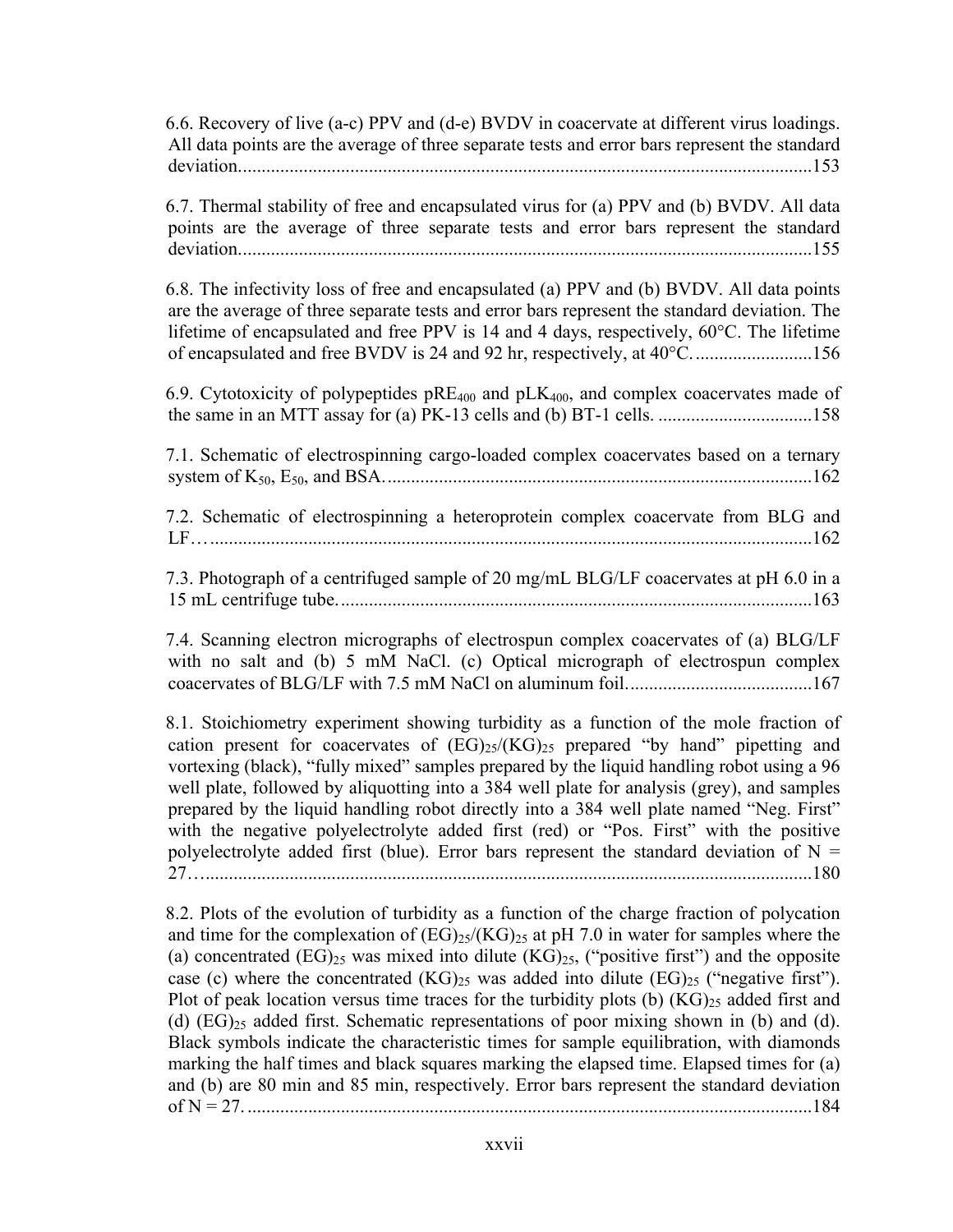8.3. Plots of turbidity versus charge fraction illustrating dependence of length. Positive added first for  $E_N/K_N$  systems with (a)  $N = 50$ , (b)  $N = 100$ , (c)  $N = 400$ , and (d)  $N = 800$ . In all cases, the stoichiometric curves are broader than peptides whose chains are half charged. Elapsed time was (a) 65 min, (b) 80 min, (c) 45 min, and (d) 35 min. Error bars represent the standard deviation of N = 27. .....................................................................185

8.4. Plots of turbidity versus charge fraction illustrating dependence of length. Negative added first for  $E_N/K_N$  systems with (a)  $N = 50$ , (b)  $N = 100$ , (c)  $N = 400$ , and (d)  $N = 800$ . In all cases, the stoichiometric curves are broader than peptides whose chains are half charged. Elapsed time was (a) 65 min, (b) 85 min, (c) 65 min, and (d) 60 min. Error bars represent the standard deviation of N = 27. .....................................................................186

8.5. Plots of turbidity versus charge fraction dependence of symmetry between patterned peptides showing the positive peptide added first with (a)  $(EG)_{25}/(KG)_{25}$ , (b)  $(E_2G_2)_{12}/(K_2G_2)_{12}$ , (c)  $(E_4G_4)_6/(K_4G_4)_6$ , and (d)  $(E_8G_8)_3/(K_8G_8)_3$ . Elapsed time was (a) 80 min, (b) 60 min, (c) 80 min, and (d) 55 min. Error bars represent the standard deviation of N = 27. .............................................................................................................................187

8.6. Plots of turbidity versus charge fraction dependence of symmetry between patterned peptides showing the negative peptide added first with (a)  $(EG)_{25}/(KG)_{25}$ , (b)  $(E_2G_2)_{12}/(K_2G_2)_{12}$ , (c)  $(E_4G_4)_6/(K_4G_4)_6$ , and (d)  $(E_8G_8)_3/(K_8G_8)_3$ . Elapsed time was (a) 85 min, (b) 40 min, (c) 80 min, and (d) 55 min. Error bars represent the standard deviation of N = 27. .............................................................................................................................188

8.7. Plots of the evolution of turbidity as a function of the charge fraction of polycation and time for the complexation of  $(EG)_{25}/(KG)_{25}$  at pH 7.0 in water for samples where the (a) concentrated  $(EG)_{25}$  was mixed into dilute  $(KG)_{25}$ , ("positive first") and the opposite case (c) where the concentrated  $(KG)_{25}$  was added into dilute  $(EG)_{25}$  ("negative first") in 10 mM HEPES buffer. The elapsed time for sample equilibration was determined to be 30 min for (a) and 70 min for (b). Error bars represent the standard deviation of  $N =$ 27…..................................................................................................................................190

8.8. Plots of the evolution of turbidity as a function of the charge fraction of polycation and time for the complexation of  $E_{50}$  and  $(KG)_{25}$ . (a) Shows the addition of  $(KG)_{25}$  first and (c) shows the addition of  $E_{50}$  first. (b) Shows the addition of  $(KG)_{25}$  first and (d) shows the addition of  $E_{50}$  first. In the presence of 10 mM HEPES. When the patterned polyelectrolyte is added first in the presence of buffer, there is a shift toward equilibrium, whereas there is little to no shift when the homopolymer is added first. Elapsed time is (b) 85 min and (d) 15 min in the presence of 10 mM HEPES and (a) 65 min and (c) 75 min with no buffer. Error bars represent the standard deviation of N = 27.....................192

8.9. Plot of turbidity versus charge fraction showing the complexation of  $K_{50}$  and (EG)<sub>25</sub>. (a) Shows the addition of  $K_{50}$  first and (b) shows the addition of  $(EG)_{25}$  of first in 10 mM HEPES. When the patterned polyelectrolyte is added first, there is a shift toward equilibrium, whereas there is little to no shift when the homopolymer is added first. Elapsed time for (a) and (b) was 20 min and 70 min, respectively. Error bars represent the standard deviation of N = 27............................................................................................193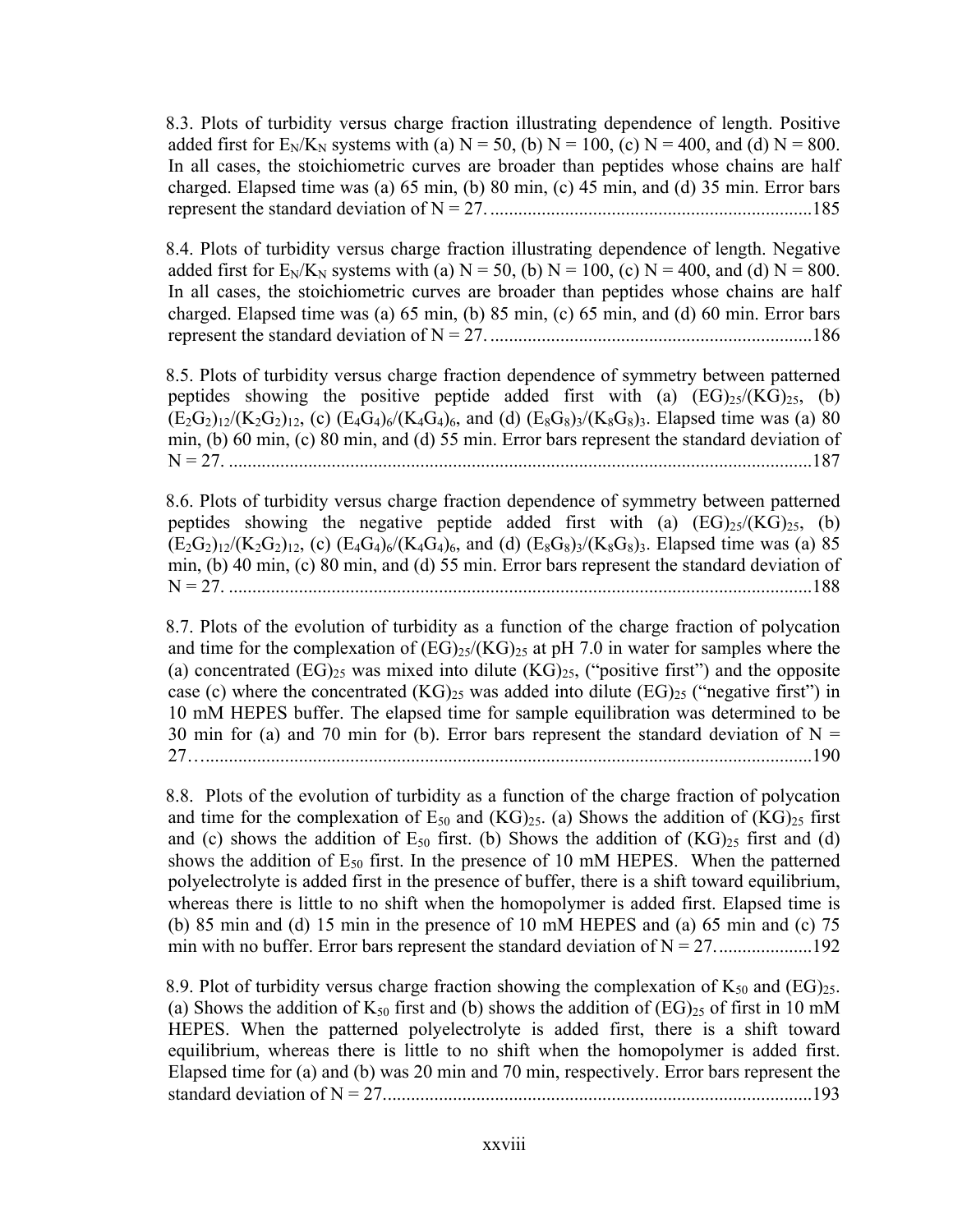8.11. Plots of turbidity versus cationic charge fraction showing the complexation of  $K_{50}$ with (a, c)  $(EG)_{25}$  and (b, d)  $E_{100}$ . Data where the positive polymer was added first are shown in (a, b), while those corresponding to experiments where the negative polymer was added first are in (c, d). Elapsed time was (a) 80 min, (b) 70 min, (c) 65 min, and (d) 65 min. Error bars represent the standard deviation of N = 27........................................194

8.12. Plots of turbidity versus cationic charge fraction showing the complexation of  $E_{50}$ with (a, c)  $(KG)_{25}$  and (b, d)  $K_{100}$ . Data where the positive polymer was added first are shown in (a, b), while those corresponding to experiments where the negative polymer added first are in  $(c, d)$ . Elapsed time is  $(a)$  65 min,  $(b)$  60 min,  $(c)$  75 min, and  $(d)$  60 min. Error bars represent the standard deviation of N = 27.............................................195

8.13. Average elapsed time of adding the negative polyelectrolyte and positive polyelectrolyte first as a function of polypeptide lengths  $N = 50$ , 100, 400, and 800 with no buffer present. Error bars represent the propagated error...........................................196

8.14. Plots of turbidity versus charge fraction of lysine showing the effect of different salts on the  $(EG)_{25}/(KG)_{25}$  system. Shown is the positive peptide added first with 10 mM of (a) KBr, (b) KCl, (c) NaBr, and (d) NaCl. Elapsed time was (a) 5 min, (b) 25 min, (c) 5 min, and (d) 50 min. Error bars represent the standard deviation of N = 27. ..................199

8.15. Plots of turbidity versus charge fraction of lysine showing the effect of different salts on the  $(EG)_{25}/(KG)_{25}$  system. Shown is the negative peptide added first with 10 mM of (a) KBr, (b) KCl, (c) NaBr, and (d) NaCl. Elapsed time was (a) 5 min, (b) 90 min, (c) 65 min, and (d) 75 min. Error bars represent the standard deviation of  $N = 27$ .................200

8.16. The (a) average elapsed time of  $(EG)_{25}/(KG)_{25}$  with varying salts at 10 mM and (b) the effect of increasing salt concentration with KBr using the same system. Error bars represent the propagated error. ........................................................................................201

8.17. Half time as a function polypeptide length. Error bars represent the propagated error..................................................................................................................................201

8.18. The (a) half time of  $(EG)_{25}/(KG)_{25}$  with varying salts at 10 mM and (b) the effect of increasing salt concentration with KBr using the same system. Error bars represent the propagated error...............................................................................................................202

9.1. (a) Texapon-PSS-PDADMAC system with no added salt. Precipitates are seen throughout the entire diagram except along the Texapon-PSS side (left side of diagram) where no complexation was seen. (b) A mixture of precipitates and potential complex coacervates were seen throughout the entire space when 1.6 M KBr was added............208

9.2. (a) Turbidity of Texapon-PSS-PDADMAC in the absence of salt. (b) Turbidity of the same system with 1.6 M KBr...........................................................................................210

9.3. Optical micrographs of (a) Texapon in KBr and (b) NaCl........................................211

9.4. Lutensit-PSS-PDADMAC system with no added salt (a) and 1.6 M KBr (b)..........212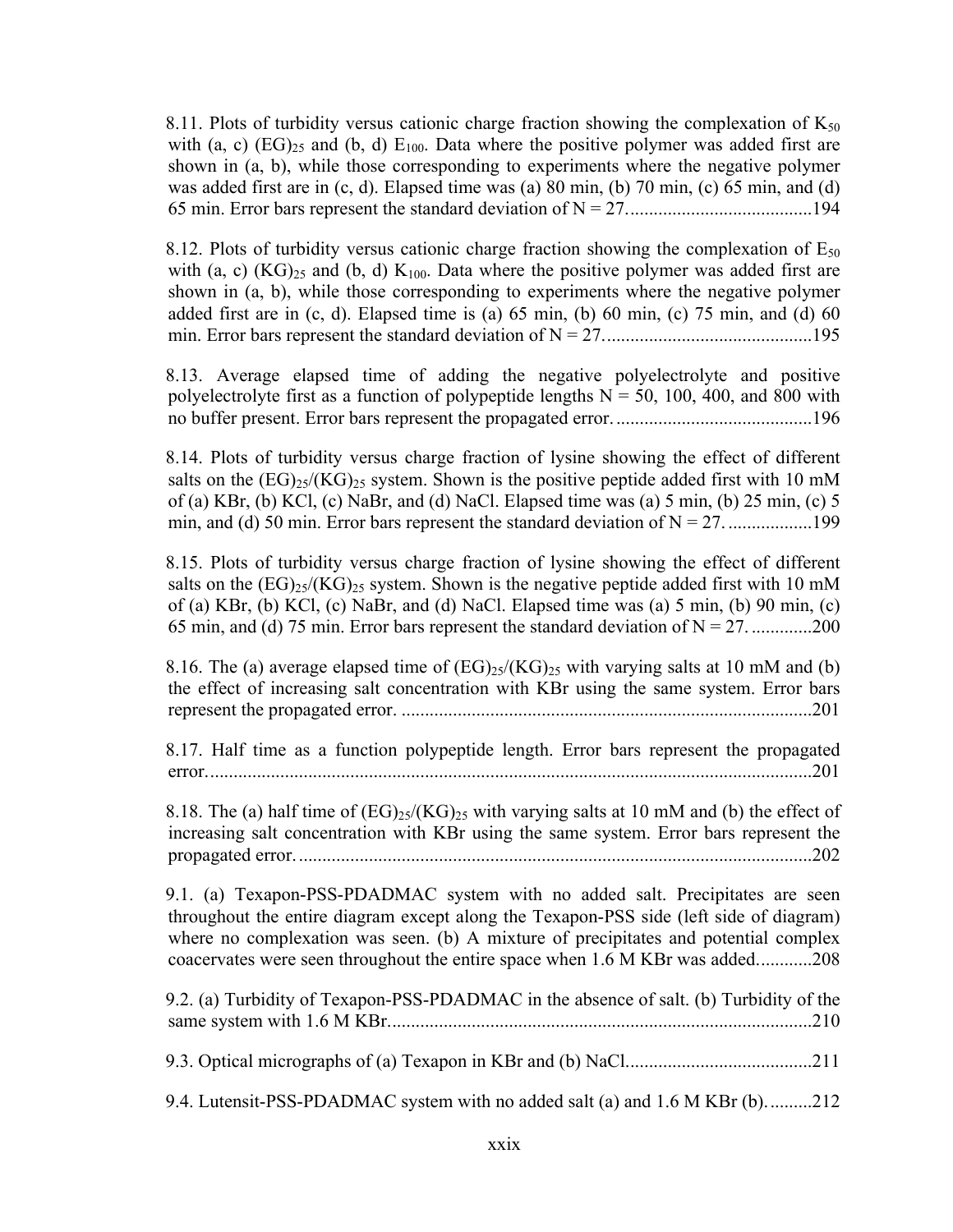9.5. Lutensit-PSS-PDADMAC turbidity with no added salt (a) and 1.6 M KBr (b). ......213

9.6. Turbidity results of Texapon (b) and Lutensit (b) in the absence of salt and switching the order of PSS and PDADMAC. ..................................................................................215

9.7. Mixed surfactant system with PSS and PDADMAC at (a) 4°C, (b) room temperature, and (c) 37 °C. ...................................................................................................................218

10.1. Charge block repeat units for block sizes of 2, 4, 8, and 16 with alternating blocks of neutral and charged amino acids......................................................................................223

10.2. Charge fraction of potential peptides with fractions of 0.2, 0.4, 0.6, and 0.8 depicting the fraction of charged amino acids in the chain. ............................................223

10.3. Asymmetrical sequences of potential peptides with varying block sizes of neutral and charged peptides........................................................................................................224

10.4. Example of a polyampholyte system for encapsulation of charged cargo using complex coacervation. .....................................................................................................224

10.5. Ternary plots showing (a) turbidity and (b) the ratio of coacervate to supernatant absorbance with the charge fraction of  $poly(D,L)$ -glutamte)<sub>50</sub> ( $pRE_{50}$ ) on the left side, the charge fraction of poly( $L$ -lysine)<sub>50</sub> ( $pLK_{50}$ ) on the bottom, and the charge fraction of hen egg white lysozyme (HEWL) on the right.......................................................................226

A.1. Plot of Coomassie dye absorbance (corresponding to protein concentration) for HEWL-containing samples prepared using different orders of polymer addition (HEWL/E<sub>50</sub>/K<sub>50</sub> vs. HEWL/K<sub>50</sub>/E<sub>50</sub>) for different compositions of K<sub>50</sub> and E<sub>50</sub> in 10 mM HEPES, pH 7.0. Error bars are the standard deviation of the reported average. .............229

A.2. Plots of net protein charge as a function of pH for (a) BSA ( $pI = 5.5$ ), (b) Hb  $(pI = 9.0)$ , and (c) HEWL ( $pI = 11.7$ ). The calculated value for the pI is indicated with a circle. Experimental values reported in the literature are shown with a diamond ( $pI = 5.5$ ) for BSA,<sup>504</sup> and pI = 11.3 for HEWL<sup>505</sup>). Plots of net polymer charge as a function of pH for (d)  $K_{50}$  (pKa = 10.45) and (e)  $E_{50}$  (pKa = 4.32). The calculated value for the pKa is indicated with a square.  $K_{50}$  has a calculated charge of 49.998 to 49.751 from pH 6-8 and  $E_{50}$  has a calculated charge of -49.022 to -50.010 from pH 6-8. The grey boxes indicate the pH range that we used for experiments......................................................................230

A.3. Plots of Coomassie dye absorbance for polymer-only supernatant and coacervate samples as a function of the charge fraction of the polycation for coacervates of  $K_{50}$  and  $E_{50}$ , in the absence of protein in 10 mM HEPES, pH 7.0. Lines connecting data points are a guide to the eye. Error bars are the standard deviation of the reported average. ..........232

A.4. 3D bar plot depiction of the radial distribution function g(r) with respect to the charged amino acids in the full assembly Hb. .................................................................232